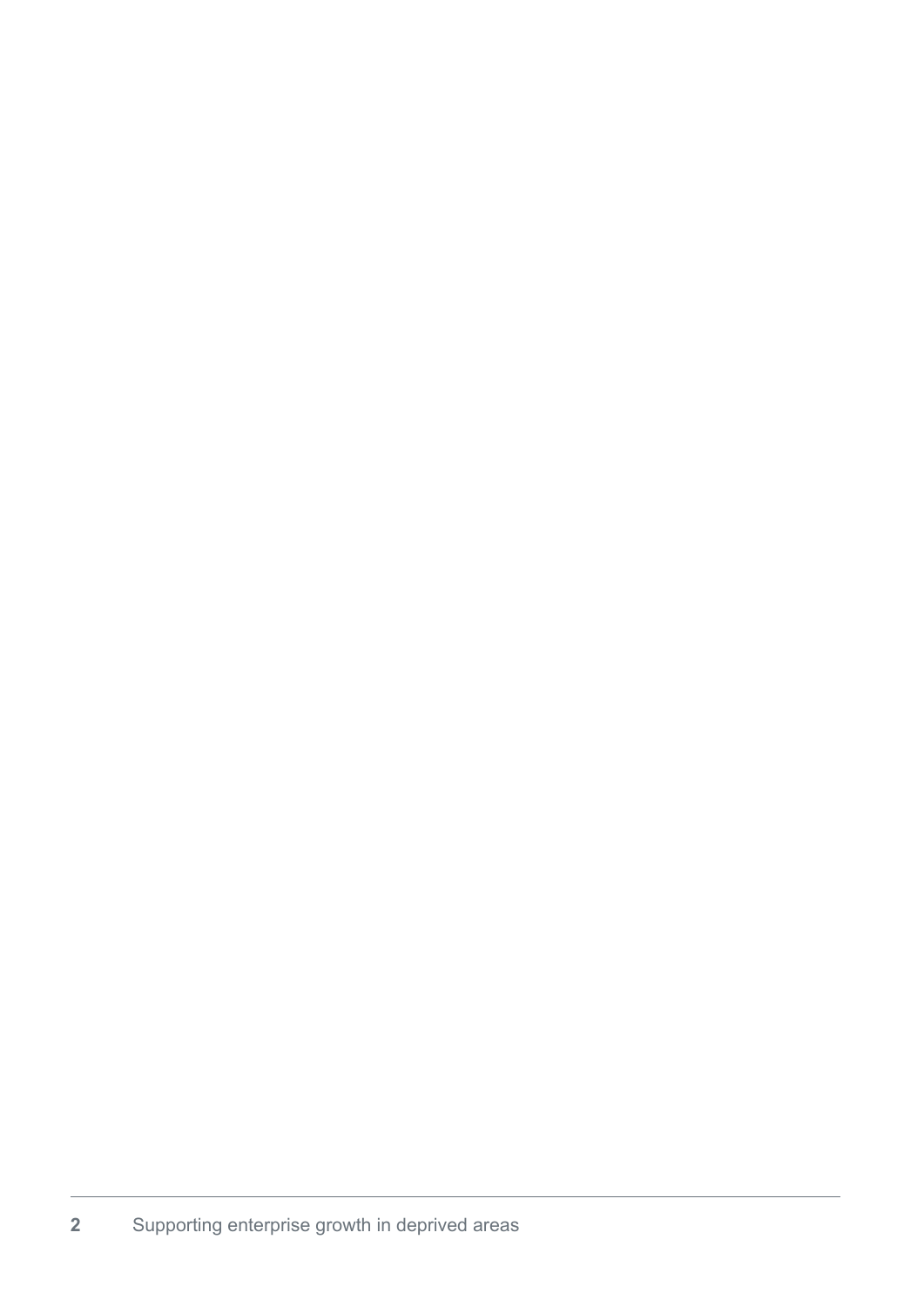# **Contents**

| 1. Introduction                                                       | $\overline{4}$ |
|-----------------------------------------------------------------------|----------------|
| Enterprise in deprived communities                                    | 4              |
| Why is this important now?                                            | 4              |
| Purpose of the guide                                                  | 5              |
| 2. Supporting the enterprise journey                                  | 6              |
| 3. Enterprise awareness                                               | 8              |
| Increasing awareness of enterprise                                    | 8              |
| Outreach                                                              | 9              |
| Working with schools and young people                                 | 10             |
| Marketing enterprise                                                  | 13             |
| Establishing a visible, physical presence in the target neighbourhood | 14             |
| 4. Enterprise coaching                                                | 15             |
| Effective enterprise coaching                                         | 15             |
| 5. Start ups and small businesses                                     | 18             |
| Supporting business starts                                            | 18             |
| Workshops and courses                                                 | 20             |
| Premises for doing business                                           | 20             |
| <b>Test trading</b>                                                   | 21             |
| <b>Financial support</b>                                              | 21             |
| Different approaches to financial support                             | 22             |
| Grants                                                                | 22             |
| Loans                                                                 | 23             |
| Support for beneficiaries                                             | 23             |
| <b>Appendix A</b>                                                     | 25             |
| Background to the Local Enterprise Growth Initiative                  | 25             |
|                                                                       |                |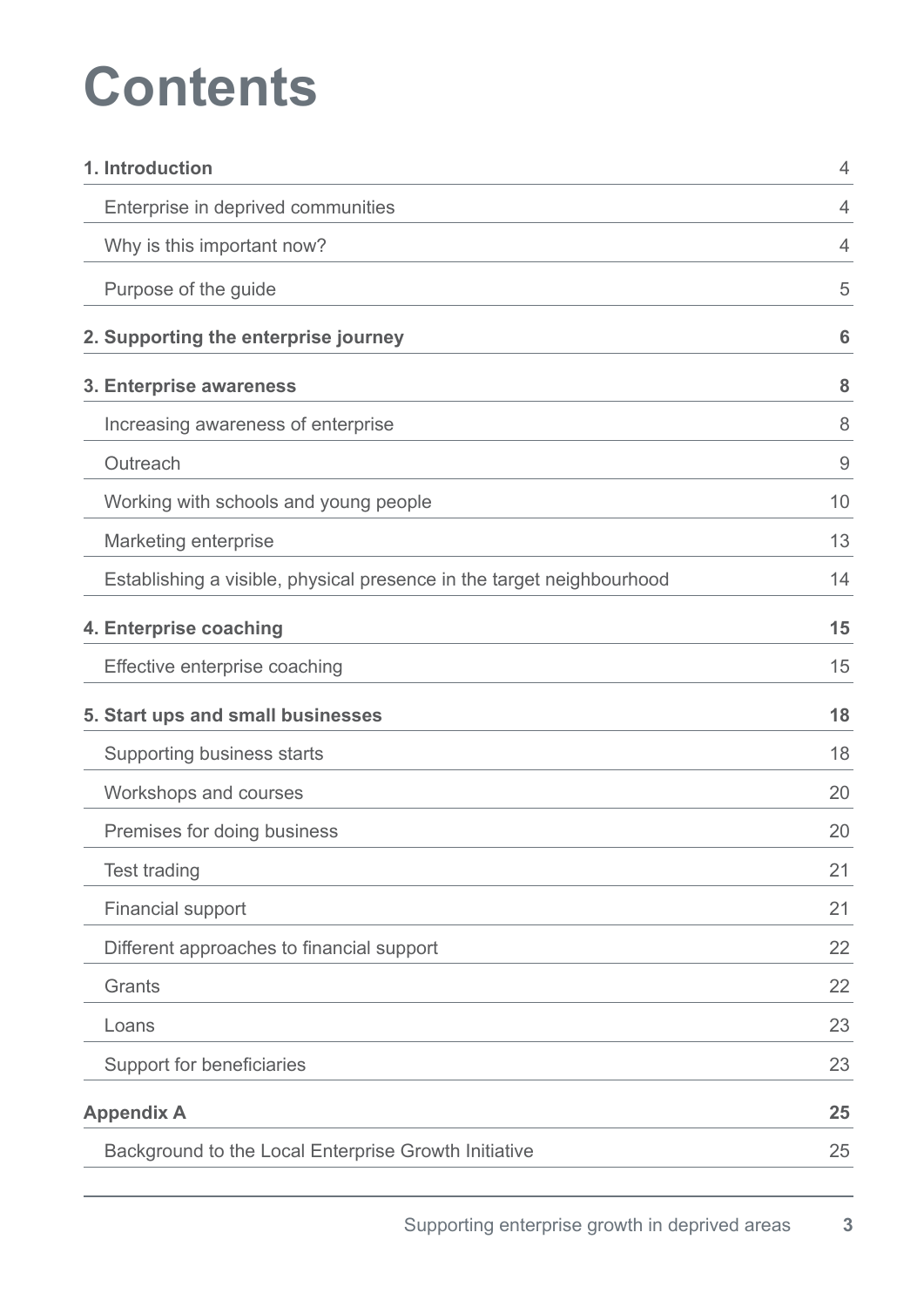# **Introduction**

## Enterprise in deprived communities

Deprived neighbourhoods are generally characterised by low rates of business start-up and survival, low levels of self-employment and high rates of unemployment. Attracting inward investment can help to increase employment options for residents, but in times and places where the flow of investment is limited, stimulating business starts and supporting small business growth is an additional approach. This requires more people to understand enterprise and the self-employment option, and be supported in setting up businesses.

The 'enterprise gap' affects not only the poorly educated in our most deprived communities. A recent survey of students graduating this year found that one in three intends to start their own business. However it is still less likely for those living in deprived communities to feel that starting or owning their own business is an aspiration within their reach.

The Local Enterprise Growth Initiative (LEGI) was the first programme to focus specifically on stimulating enterprise growth in deprived areas. In the past these communities have often received less support from enterprise and business support programmes, and their activities have had little impact in these neighbourhoods.

By adopting a more flexible and tailored approach to supporting enterprise growth LEGI programmes have demonstrated that there is a significant pool of people living in deprived communities who have the aspiration and ability to run successful businesses, boosting local economies and increasing employment.

## Why is this important now?

The lessons from the approaches trialled through the 20 LEGI programmes are perhaps even more important now than when they were conceived. The current economic climate and the impact of the reduction of the budget deficit on public agencies reduces employment options further for those living in deprived neighbourhoods.

Coalition government policy on enterprise support is still emerging. However, it is clear that many if not all councils and partners submitting expressions of interest in establishing local enterprise partnerships consider that enterprise growth will continue to be an important priority.

The government's approach to welfare reform is also in development and delivery mechanisms are undergoing rapid change. However, current Jobcentre Plus programmes explicitly recognise the self-employment option as a route out of worklessness. As incentives are increased for people to secure employment the links between employment and enterprise support will need to be clarified.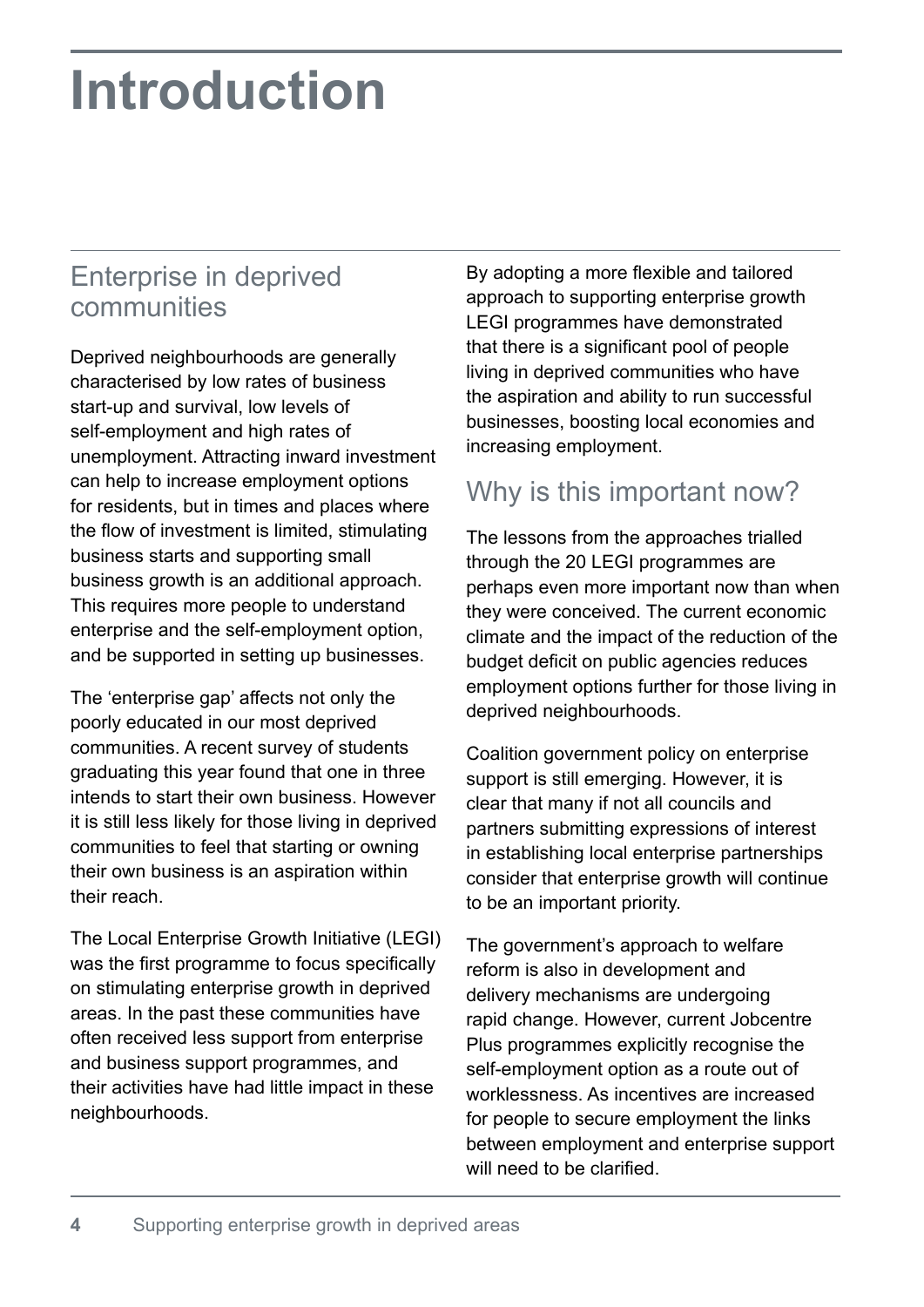The approach to enterprise coaching as part of wider support programmes developed through LEGI has brought these agendas together in a way that is both exciting and challenging for business support and employability support practitioners. It has also worked to explore ways in which support programmes can reach into deprived communities and engage a new audience.

The funding LEGI partnerships have received is no longer available. As local government adjusts to the new age of austerity and reshapes interventions with local communities, new economic development partnerships, such as LEPs, will also be exploring ways to support enterprise growth. Councils and sub-regional partnerships will need to engage with new national business support programmes, but it is at local level where these will be translated into relevant interventions for local communities.

### Purpose of the guide

This guide, informed by the wider LEGI community but based most specifically on detailed work of five partnerships, focuses on the activities and programmes that have been most successful (in terms of number of people supported into employment and business start up rates), and cost efficient.

Sponsored by Local Government Improvement and Development (LG Improvement and Development) this guide will be of particular interest to anyone exploring mechanisms to increase aspirations and understanding of enterprise in local communities. It is designed for use by a wide range of agencies and partnerships including councils, business support providers, emerging local enterprise partnerships, Jobcentre Plus and other employability support providers, along with schools and other agencies working with young people. We hope you find it useful.

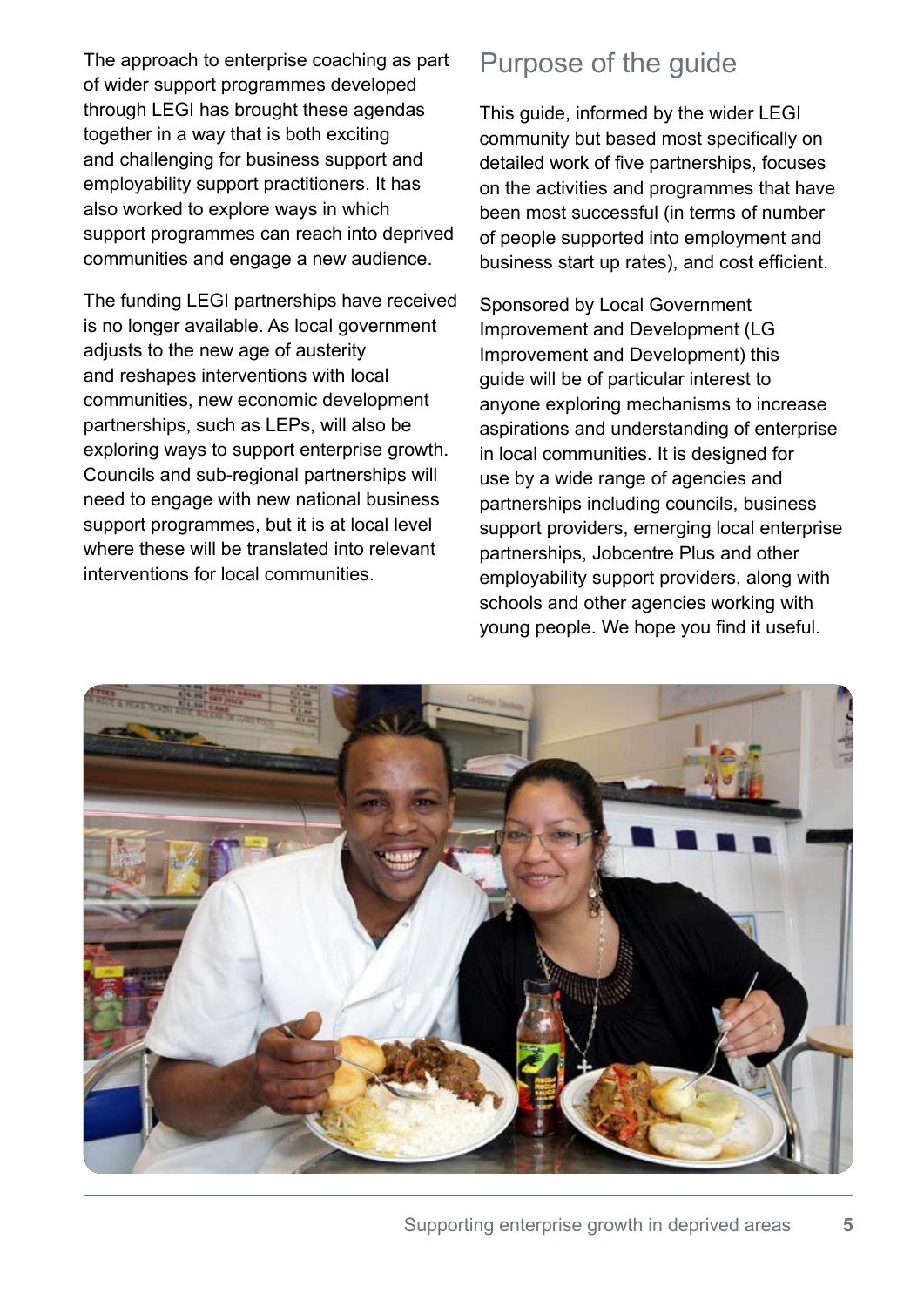# **Supporting the enterprise journey**

The LEGI programme is unique among enterprise support initiatives in that it offers a 'ladder' of support which can be accessed by individuals at any stage of their enterprise journey. This is so a client can be effectively supported all the way from the point where they may have never even considered being self employed or starting a business, right through to them running and developing a successful company. It is important to note that self-employment is not the only outcome of the approach, and many people have re-engaged with work through finding employment as a consequence of being involved in LEGI activities.

A combination of three features set the approach apart from other programmes. These are:

- focusing on the person and their individual, and sometimes complex circumstances, not just the business – most programmes have developed a client journey placing the client at the heart of programme activity
- $\cdot$  local delivery taking business support to people in their communities and
- providing a comprehensive network of business support projects that cover the wide range of support clients need.

In this guide we look at the three stages in an individual's enterprise journey and detail the range of support approaches they may access at each stage. As the table below shows, support offered at each stage of the journey differs somewhat in its focus.

|              | Stage of the enterprise journey                                                                                                                                                                                            | <b>Support focused on</b> |
|--------------|----------------------------------------------------------------------------------------------------------------------------------------------------------------------------------------------------------------------------|---------------------------|
| 1            | Enterprise awareness:<br>• outreach<br>• work with schools/young people<br>$\cdot$ marketing.                                                                                                                              | Communities               |
| $\mathbf{2}$ | Enterprise coaching                                                                                                                                                                                                        | <b>Individuals</b>        |
| 3            | Starting up, surviving and thriving:<br>• business advice and mentoring<br>• workshops and courses<br>• premises for doing business<br>• access to finance<br>• plugging the benefits gap<br>• test trading opportunities. | Individuals and business  |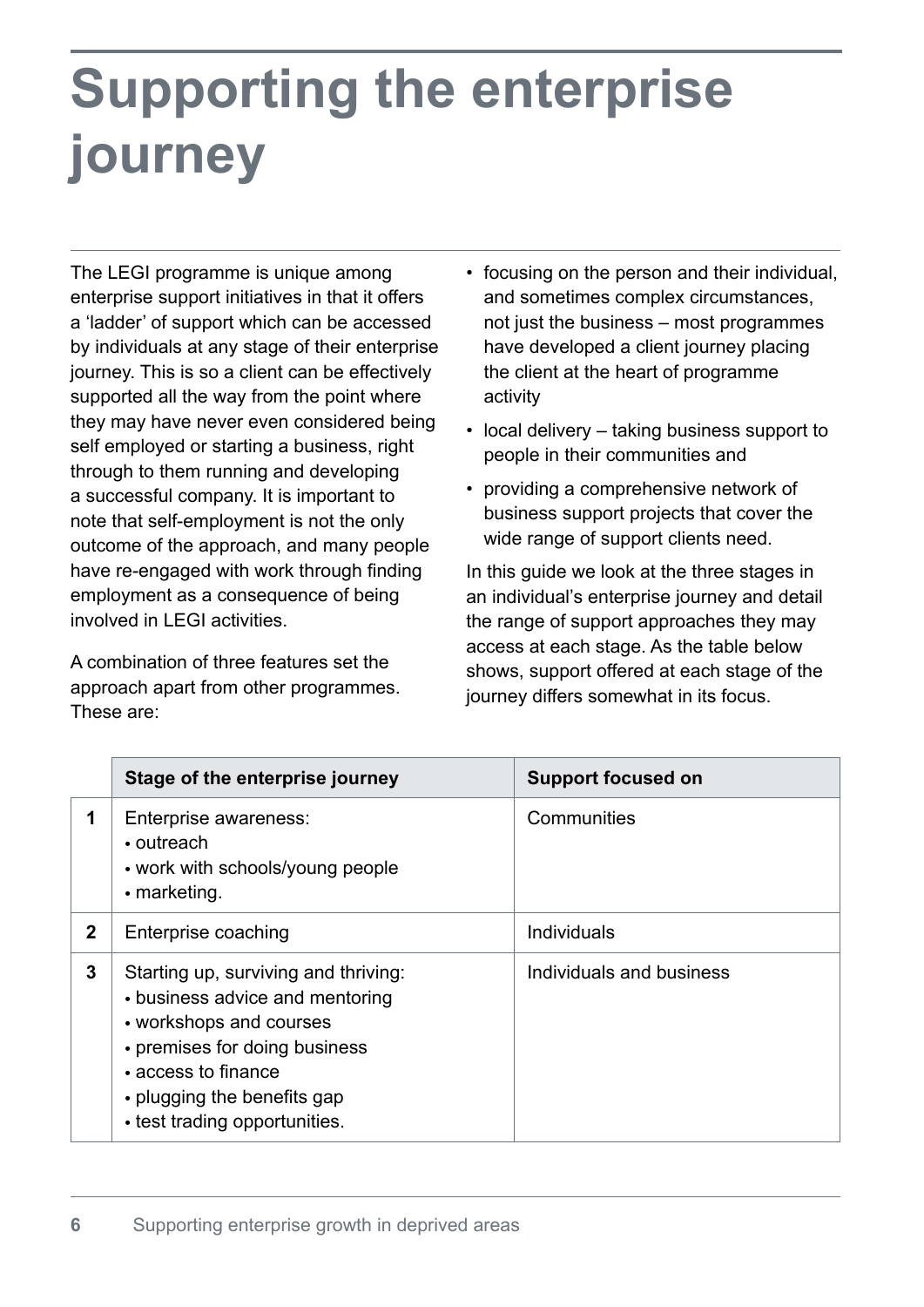Most mainstream business support is directed at the final stage of the enterprise journey, where the focus is naturally on the business itself. The experience of programmes working in deprived communities is that success can only be achieved in conjunction with a focus on the individual and local delivery.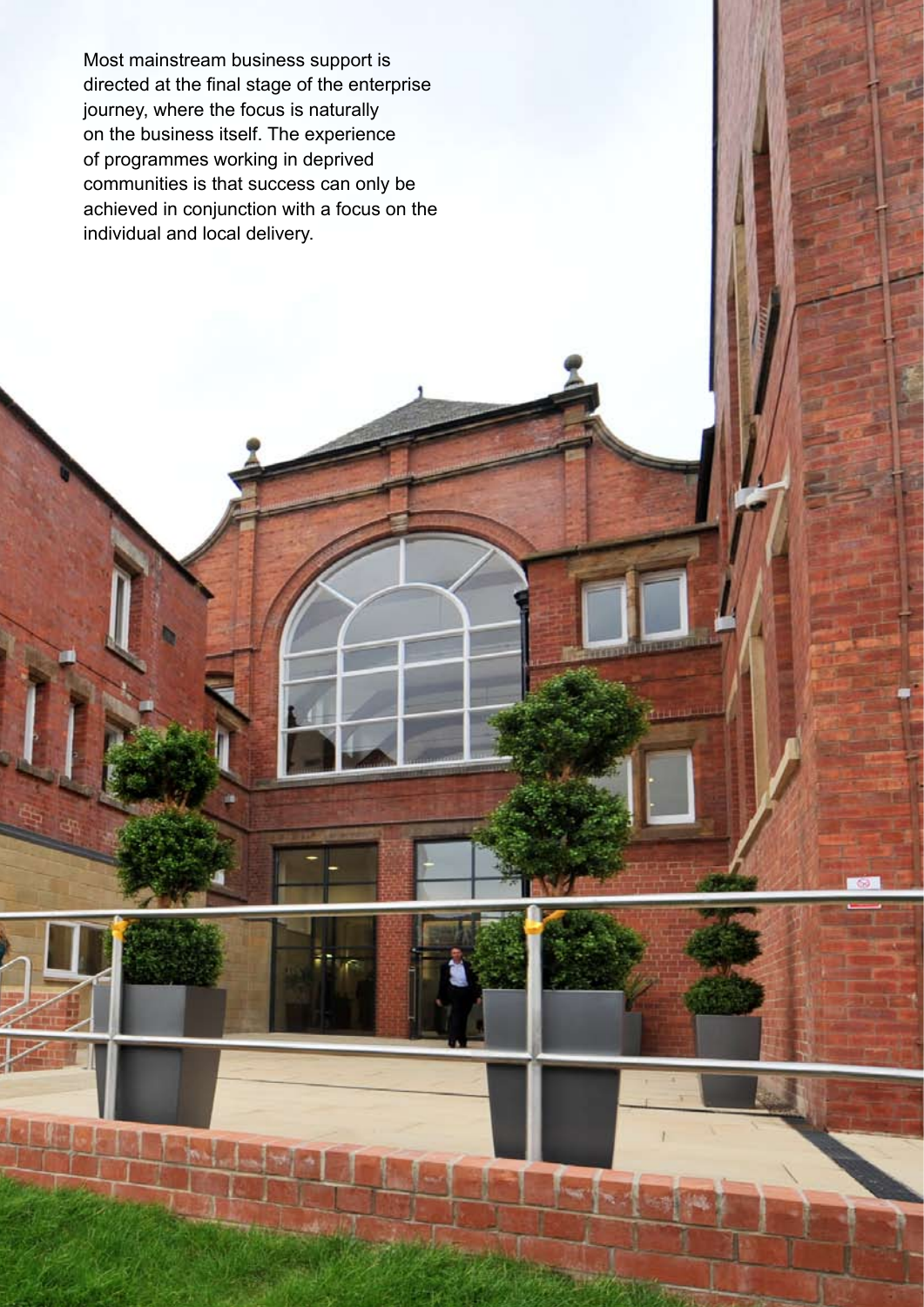# **Enterprise awareness**

Raising the profile of enterprise and self-employment as a viable option for people living in deprived communities.

The image of the entrepreneur has in the past been somewhat tainted with the 'wideboy' brush. However that is changing. The rise in popularity of television shows like The Apprentice and the Dragon's Den has raised the profile and status of entrepreneurs and the enterprise route is viewed widely as a valid career option. A recent survey of students graduating this year found that one in three intends to start their own business<sup>1</sup>. It is not by any means an easy option, and for many people, particularly those who are young or inexperienced, it will not be an appropriate route.

### Increasing awareness of enterprise

The range of approaches to increasing awareness of enterprise in the target communities has included the following:

- outreach work at community events, with existing community groups and in locations where people gather, to talk to people face-to-face and disseminate information
- working in and with schools to raise the profile of enterprise as an option for school leavers
- using local media to promote the benefits of setting up a business
- having a visible presence within the target communities and
- working with other services such as children's centres, Jobcentres, and health clinics.

Examples of these approaches are provided below and in the acompanying case study publication.

The UK Graduate Careers Survey, High Fliers Research (2010)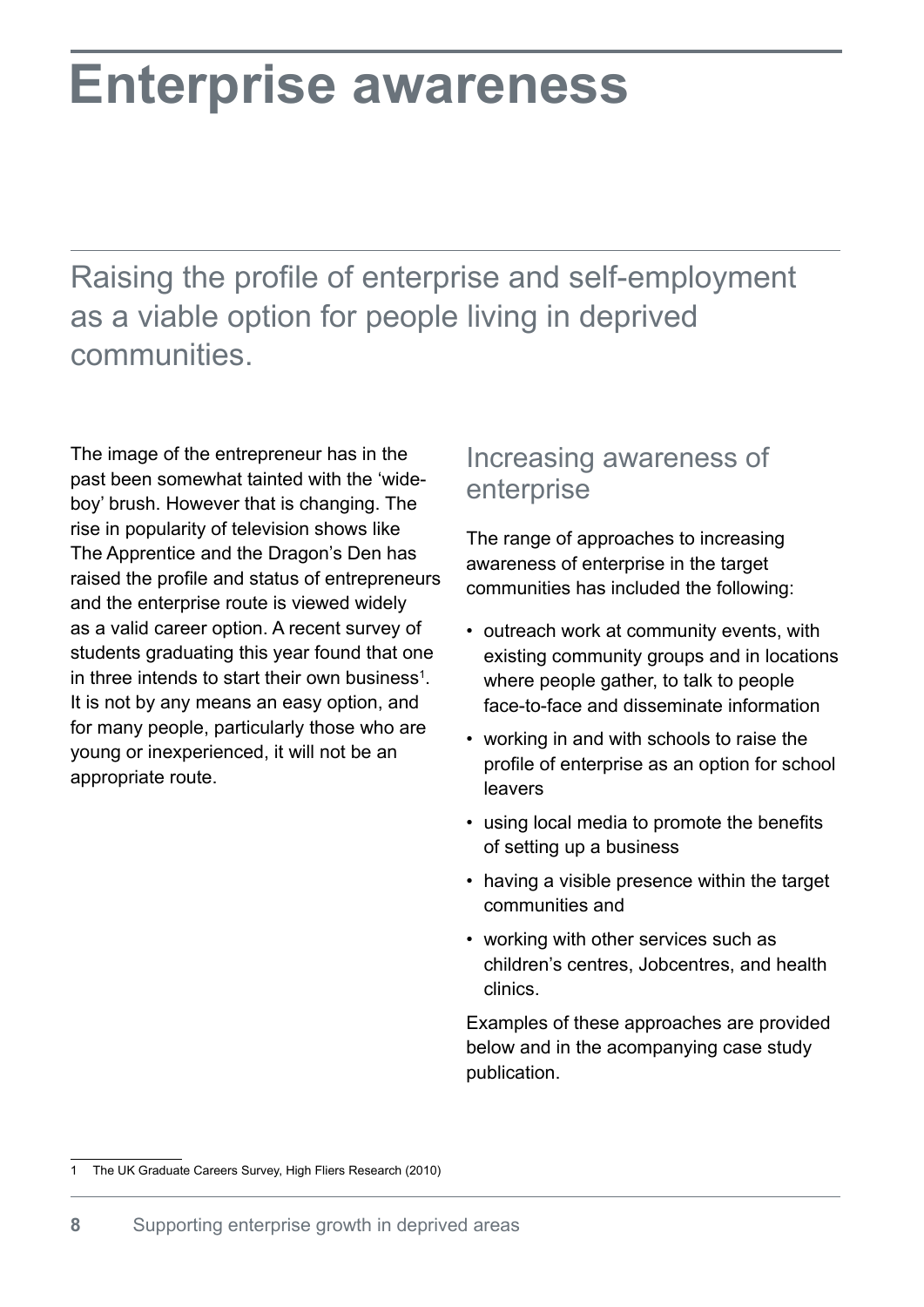## **Outreach**

Helping people identify their own potential is the first step on the road to self-employment. This means bringing the idea to them – right into the social circles, groups and locations that they frequent on a daily or routine basis.

Many LEGI programmes, particularly at the beginning of their life, had a strong focus on outreach work. 'Walker-talkers' attended community events, visited existing community groups and frequented local high streets or shopping areas to promote the benefits of self employment. They also built awareness about the support that the LEGI programme could offer. Grounded in the principles of community development, this approach aims to encourage, enable and empower people to take control of their own destiny, and fits well with the notion of the "big society". It can take the form of the below:

- **• Attending existing community group meetings**, particularly those catering for those sections of the population who face the most significant barriers to self-employment, and are an important audience for the enterprise message. In these groups, people are in their comfort zone and tend to be more receptive to new ideas presented on their territory, on their terms. Women's groups, neighbourhood groups, groups for ethnic minorities, youth clubs, mum and baby groups, faith groups, senior citizen clubs, even the local darts team are all valid targets.
- **• Organised community events** that provide an ideal opportunity to reach a lot of people in a short space of time. It is best to go with an eye catching display, a competition based around enterprise or another reason for people to engage with you.

**• Working out of public places** which most people have to visit in the course of their daily lives, such as the supermarket or fruit and vegetable stall, the GP surgery, the job centre or the school gates. These are also ideal places to make contact with people who might otherwise not be reached. In Doncaster the 'finance friends' organise events for parents at the local primary school for an hour after school starts and an hour before it ends.

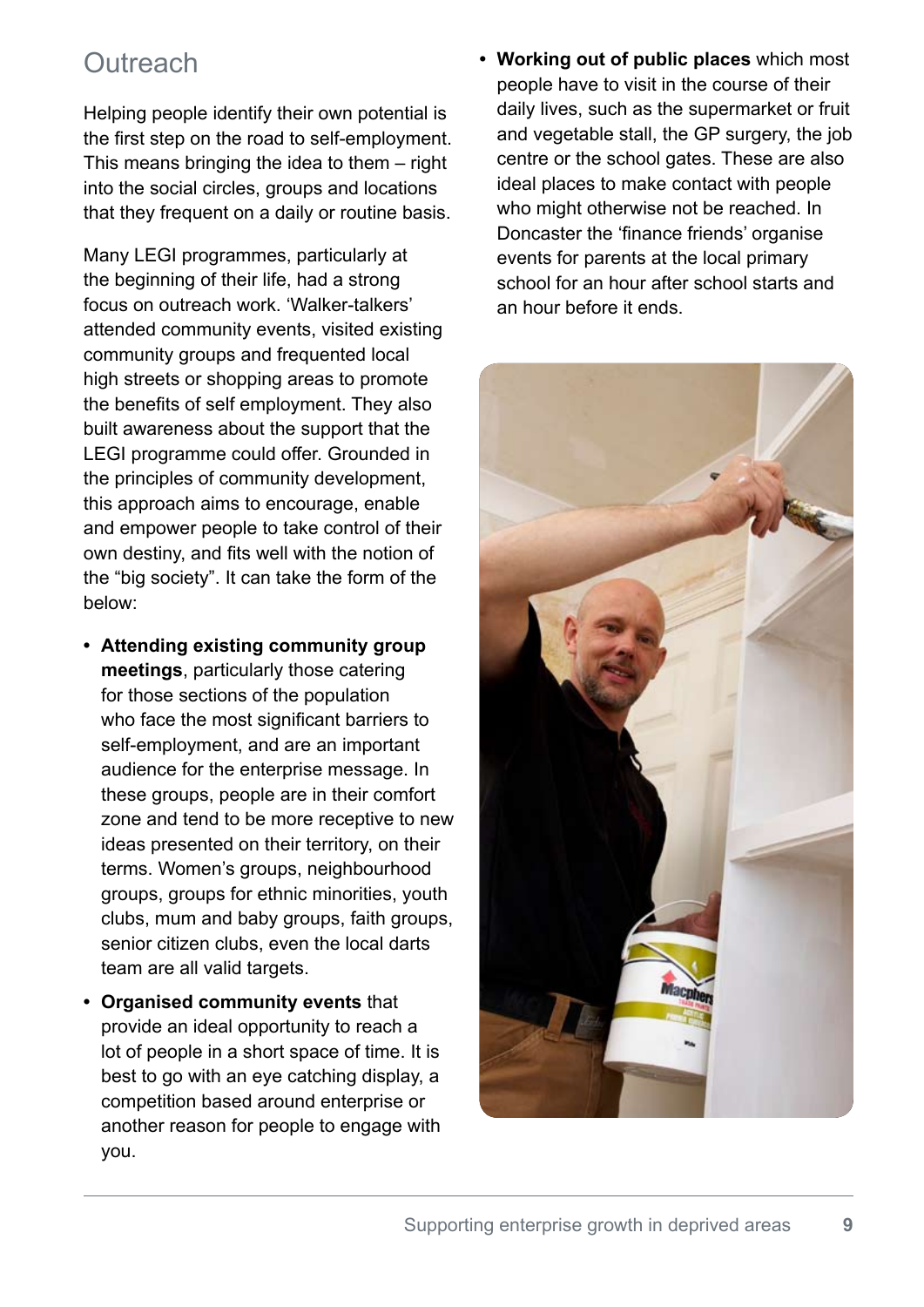## Good practice pointers

- The message will be stronger if it comes from someone people can identify strongly with.
- Visit existing groups with a **successful entrepreneur** from within the same community or demographic group to tell their story directly.
- Before committing resources to attending every community event, think about the sort of people likely to attend and whether they are in your target group.
- Where possible, **use existing organisations**, located in your target neighbourhood and whose networks or client base match your target group to deliver parts of your programme
- **• Don't turn anyone away**. Most partnerships still support potential entrepreneurs even if they are not part of the original target group.

Rejecting people could impact on the level of trust you generate within the neighbourhood.

• Exploit local networks as much as possible. Get all staff, whether they are frontline or not, to agree to get the message out in their own personal networks.

Whether a partnership uses outreach workers or enterprise coaches **from within the community, or outside of it** varies. On the one hand workers from the community may know and already have trusting relationships with potential clients, and also reflect the target group in background, ethnicity or age. On the other hand people from outside the community have been employed as they are less likely to be influenced by local politics and can bring a fresh perspective to any issues. One thing that everyone would agree with though is that they must be appropriately skilled.

## Working with schools and young people

Working with local schools can instil a spirit of entrepreneurialism among pupils. Research has found that one of the reasons people do not enter self-employment is because they are not encouraged to think about it as an option from a young age – setting up a business does not feature on most school curriculums. Traditionally, careers advice has not included self-employment or starting your own business as an alternative to employment, training or education. People who have met or know an entrepreneur are more likely to set up their own business, but young people in deprived communities often lack entrepreneurial role models.

Raising the profile of enterprise with school leavers is best achieved through a flexible approach that caters to individual circumstances. Some school leadership teams are keen to embrace the enterprise agenda. Some schools are flexible enough to incorporate enterprise education, and sometimes it is a question of engaging the right person and exploring the best way of incorporating enterprise education within the school.

Working with teachers, directly with students and also with local businesses to get enterprise on the agenda in a way that best suits their needs has been achieved using the following methods.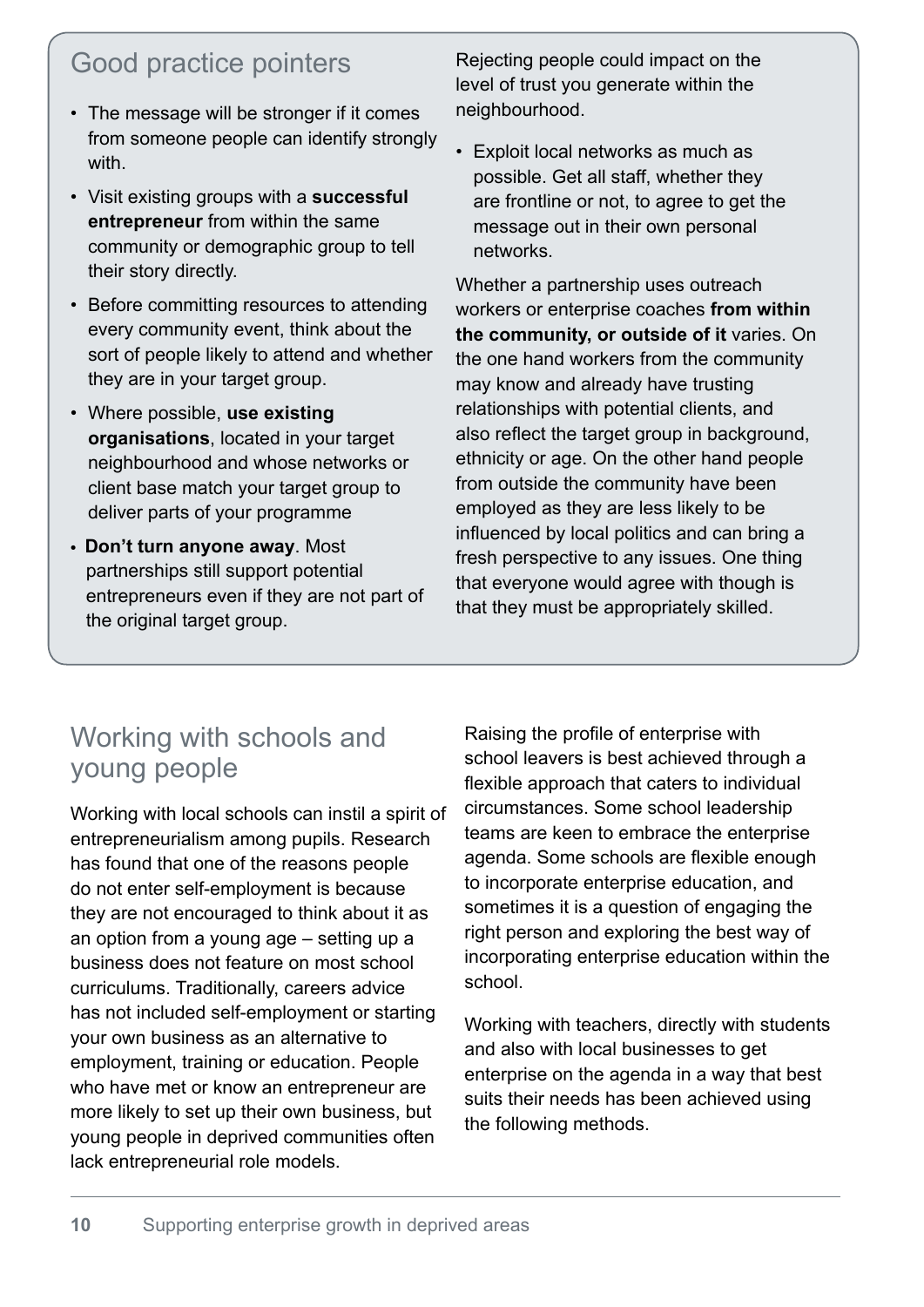- **• Developing enterprise teaching materials and resources for teachers to use within their lessons:** This 'add on' approach works well as busy teachers welcome ready-made resources that they can pick up and use with little preparation required. If you can show how these exercises can help teachers meet their targets rather than adding to their workload or eating into valuable class time which needs to be made up for later all the better.
- **• Working with teachers to integrate enterprise education within existing core subjects like personal, health, social and economic (PHSE), maths, science or English:** This is a more intense approach which requires sitting down, ideally with heads of departments or, with individual teachers, to go through their lesson plans and work out which topics or methods lend themselves most appropriately to including an enterprise angle.
- **• Training teachers and leadership teams in enterprise education:** Teachers are trained to understand how enterprise education can fit in with and contribute to the existing school curriculum and raise their awareness of self employment or enterprise as a future career option for their students.
- **• Linking enterprise education to qualifications:** Amongst practitioners and academics there is a major debate about whether enterprise can be taught and therefore whether qualifications in enterprise are appropriate. However a number of programmes have used this to provide a tangible outcome for students. For example in Barking and Dagenham, students are able to do a professional qualification in leadership which is equivalent to half a GCSE. Sports enterprise bursary students have also been able to do a gym or fitness instructors

course if they wish. In Liverpool students can earn a qualification from the Institute of Leadership and Management.

- **• Working directly with students to support them in developing business ideas which culminate in 'Dragons Den' type events or awards:** Young people tend to respond well to competitive activities and enjoy the relative freedom that enterprise activities provide compared with the normal school curriculum. 'Doing' activities work well – getting students not just to plan a business idea but to actually try it out and give them a small budget to work with. Asking students to develop business ideas based around a particular theme worked well in Ashfield - for example in 2010 the theme was the environment and supporting local communities.
- **• Using successful role models to inspire young people:** Successful entrepreneurs from within students' own communities can offer inspiration and can be involved to various degrees, from just being invited into a classroom or to an event as a guest speaker to tell their story, to participating in awards events, or even taking up a more long term role such as mentoring. For example Liverpool and Sefton's Striding Out project invites successful entrepreneurs as 'Enterprise Ambassadors' to talk to young people.
- **• Building relationships between local businesses and schools:** This aspect of enterprise education can be developed to varying degrees. In Redcar and Cleveland the enterprise team works with schools and employers to broker mutually beneficial arrangements. For example, the employer can offer mentoring or work placement opportunities to young people in exchange for support from the school with ICT facilities, and access to conference **facilities**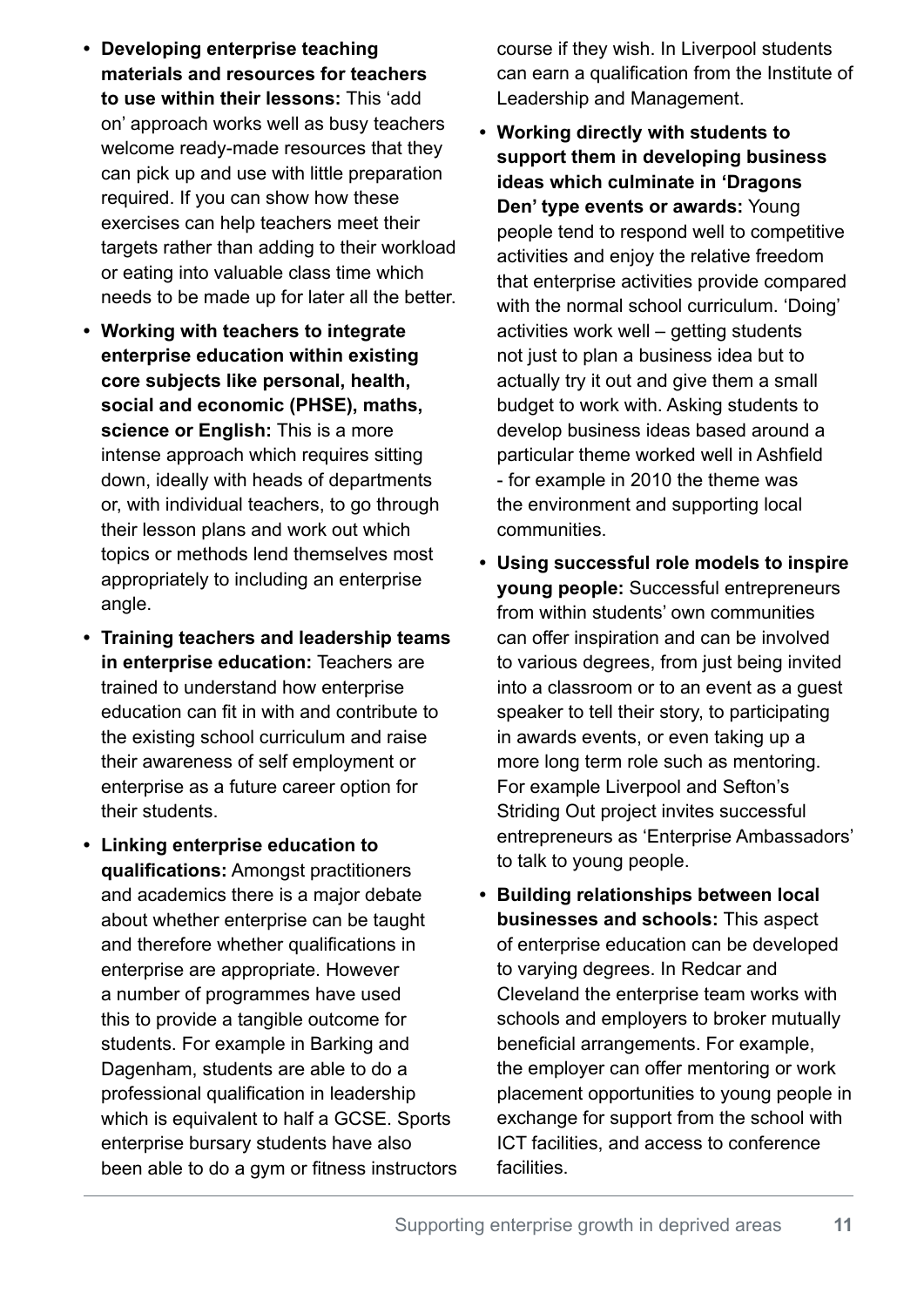As well as helping students identify enterprise as a potential employment route for the future, enterprise education also provides a practical anchor around which to teach skills like budgeting, working in a team, presentation and time management. While it should not be expected that large numbers of students start successful businesses straight from school, these programmes have been an effective tool in helping young people become 'work ready', helping them to develop an understanding of workplace requirements and environments, thinking around personal finance, team working, and the relevance of gaining good qualifications.

A number of LEGI partnerships have engaged specialists in enterprise education to deliver this aspect of their programme. For example, in Ashfield, Mansfield and Bolsover, the Local Enterprise Organisation (LEO) partnership has contracted 'no limits' to deliver its 'Enterprise Academy' project in the majority of schools across the area. This project comprises a number of strands including training and support for teaching staff; tailored enterprise courses and activities; and establishing enterprise clubs in schools as part of extended services provision to engage pupils and local businesses in enterprise activity. Finally the Enterprise Challenge programme involves teams of year nine students being supported to develop business ideas which culminate in an award ceremony for the best ideas.

Judges for the events across all schools universally agreed that as well as helping students deliver their enterprise capability, the project also helped them build their teamwork and communication skills.

In Barking and Dagenham, the 'Excellence in Enterprise Bursary' project is now delivered in all schools across the borough. Initially it saw 10 students from a selection of schools being given a 'bursary' of £100 along with two weeks' work experience and support, mentoring, access to training and events. Formulated to develop students in science, business or sports subjects, the project intended to broaden their understanding of enterprise and its possibilities and affect their future decisions on education or career choices. The project also inspired young people by introducing them to high profile people such as sports stars. There have been a number of job offers for students on the bursary programme and pupils' aspirations were raised. As one said: "The Bursary Programme was great. I met James Caan and many other very successful people, and having spoken to them realised they were just like me."

The other main element of the enterprise education programme was its Enterprise Education Resource Centre which was established in one school for use by students from a range of schools. Students could access after school enterprise clubs, support from enterprise advisors based there, attend events with guest speakers and use computer and teleconferencing resources. However, logistically it proved difficult to get students to and from the centre and programme leaders now say that there is a case to be made for keeping projects independent of any one school to ensure all benefit equally.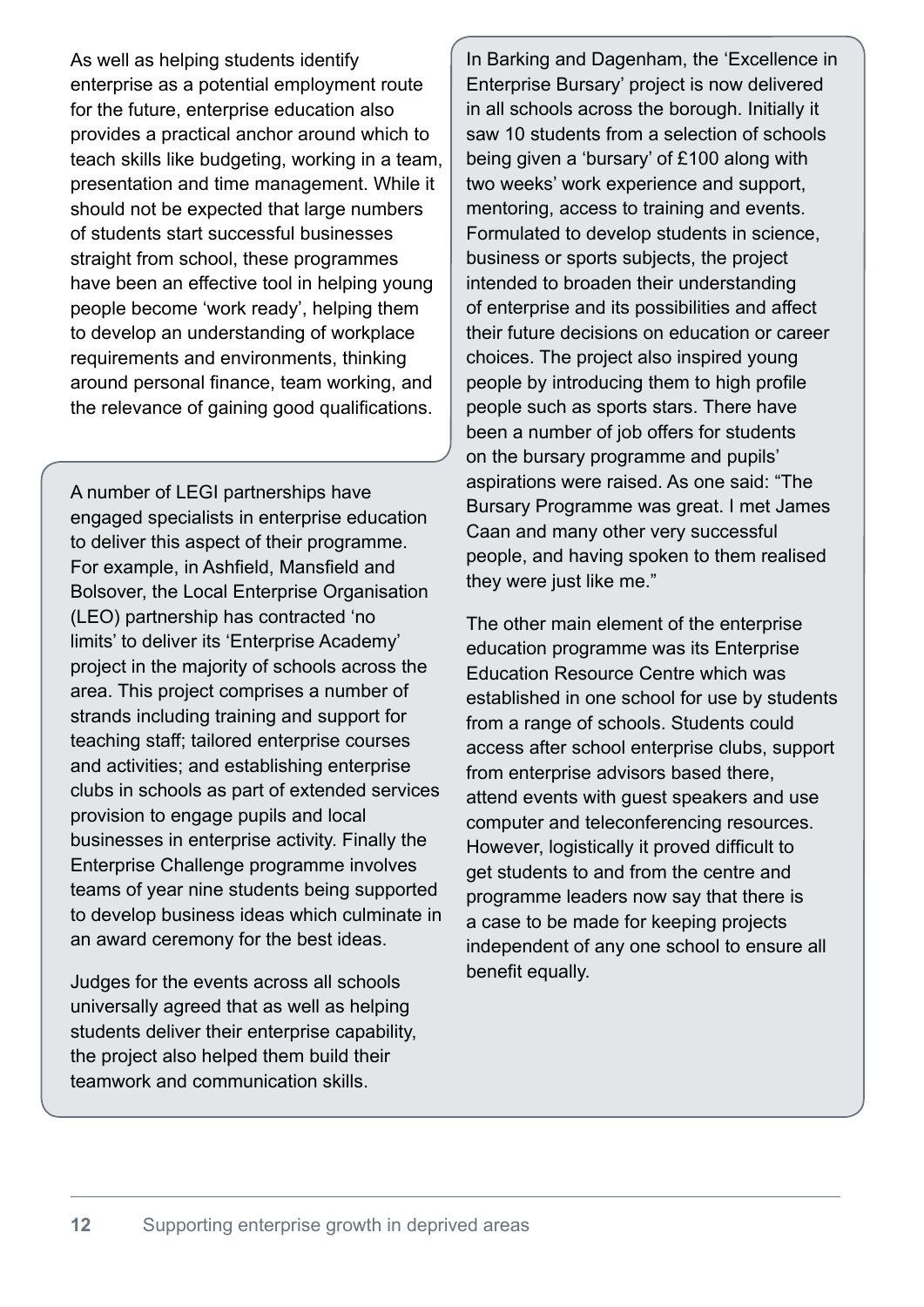## Good practice pointers

- **• Identify those who are supportive of your approach** – preferably within the leadership team but otherwise, individual teachers – and get them on board as champions to promote the enterprise message to their colleagues.
- Try not to place too much additional burden on teachers. Find out what targets and goals they are working to, or what they are already doing, and develop an approach that **helps them achieve their own aims.**
- Work with partner organisations that young people can be referred to for more or different support – including The Princes Trust, colleges, universities, Connexions.
- Engage students in the design of any **enterprise projects or competitions**  and ensure that their feedback is acted on.

## Marketing enterprise

Word of mouth and client referrals is very important, and this can become the main source of recruitment for start up initiatives following extensive outreach and once it has become embedded in the community.

However this is often complemented by a range of marketing techniques that can raise enterprise awareness more generally, and provide information about the support offered by the LEGI partnership in deprived communities. Marketing can be through leafleting, community events, promotion by local organisations, television, websites, local newspapers and adverts on buses.

- **• Mainstream media**, such as television, has been used to market the services of the partnership and reach out to target communities. Whilst this has been effective in some areas where a city-wide approach to enterprise support is in operation, in areas with a more targeted geographical approach it can fail to reach the groups most hard to reach. In addition, feedback suggests that mainstream high tech advertising such as television adverts can be off-putting to some communities.
- Placing success stories or adverts in **local newspapers and magazines** have been used by many LEGI partnerships. They can be a powerful tool for raising awareness and can be used to advertise events and services.

In Doncaster the LEGI programme has utilised a wide range of approaches to reach out to target communities, including working through networks of community groups, developing relationships with and advertising in banks and accountancy firms, attending children's centres and Jobcentre Plus. In addition, an enterprise bus enables business coaches to market their services within communities.

## Good practice pointers

Think about your target audience and **tailor your message** and the **method of delivery** to suit. When one area decided to build on its successful marketing campaign by advertising on television, the volume of enquiries actually went down because people didn't think that it related to them anymore.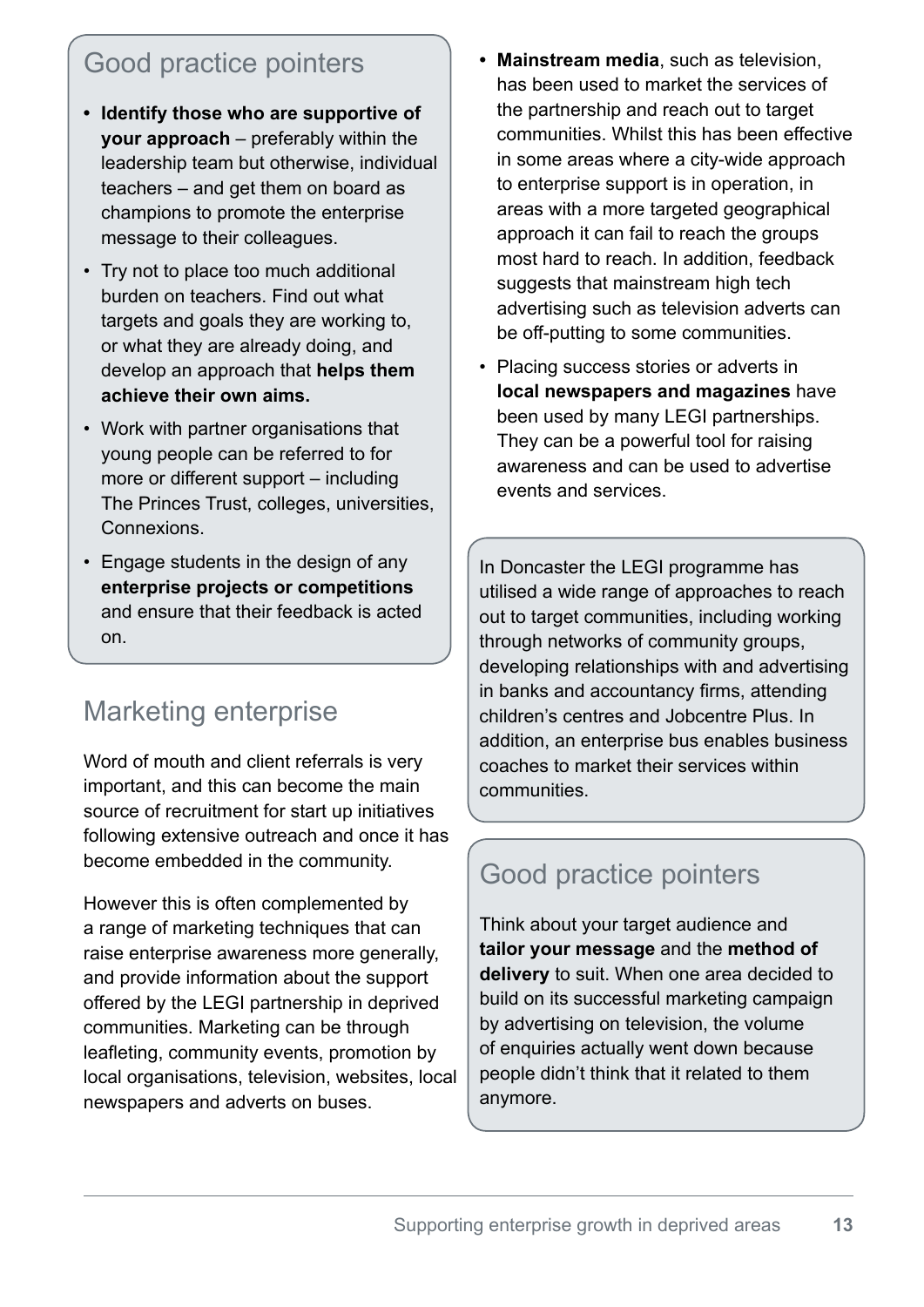### Establishing a visible, physical presence in the target neighbourhood

Establishing a presence through a visible shop-front location in target neighbourhoods is another approach which has been successful for some partnerships aiming to raise the profile of enterprise and the support they offer.

It is important that the target **clients feel welcome and comfortable** walking through the door. Some programmes have found to their cost that expensive, shiny flagship buildings have been too intimidating for the people they are trying to reach to enter. Low key premises with friendly faces have been most successful. For example the Biz Centre in Leeds was previously a well used cyber café and many of the clients knew it well.

Location is also important. Those buildings which are more **prominently located** on high streets and main roads are more likely to become known than those which are tucked away on the back streets.

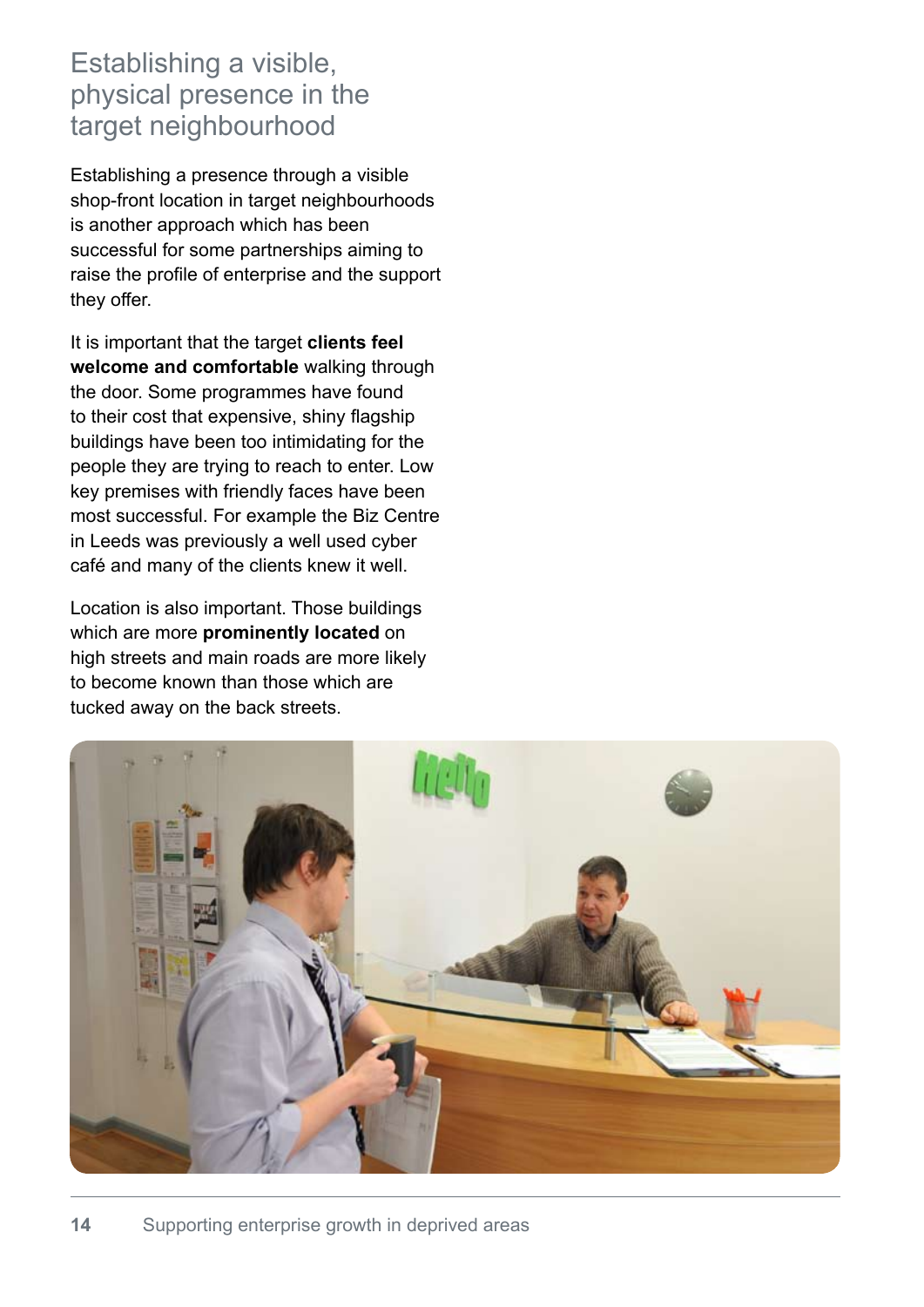# **Enterprise coaching**

Enterprise coaching is helping people explore whether enterprise is a suitable option for them. It comes before start-up support, and is therefore beyond the remit of most business support programmes.

Most people entering work see themselves as employees. Setting up a business, or becoming self-employed can be a harder option and is not suitable for everyone. However, those people living in deprived communities typically experience a range of additional obstacles to setting up on their own. Limited aspirations and low self-esteem are endemic in some communities and a major barrier to finding work or setting up a business.

Enterprise coaches work with individuals to explore options for employment or selfemployment and can help people work up business ideas, look at issues around finance and developing basic business skills. However, they will also support individuals with personal challenges including health or housing problems. These more personal challenges are complex and interrelated and require intense support to address.

Working through their personal and practical challenges may result in an individual being in a position to tackle starting a business. Equally, it may result in the client coming to the conclusion that it was not the right time to start their own business and decide instead to look for employment. Either can

be seen as a successful result if it leads to engagement in the labour market for that individual.

## Effective enterprise coaching

Forms of **one-to-one enterprise coaching**  vary between areas. The role of enterprise coach is usually (but not always) distinct from that of a business adviser or mentor, who also provides one-to-one support but is more focused on the business rather than the person behind it. They are therefore more likely to input at the start up or business development phases of the enterprise journey.

The coach plays a key role in an individual's enterprise journey and is likely to refer the client on to a business adviser when the nature of the support required moves from the individual into the business realm. A defining feature of most coach roles is that it is **the client that drives the relationship**, not the coach. So the client decides when, where and for how long to access support.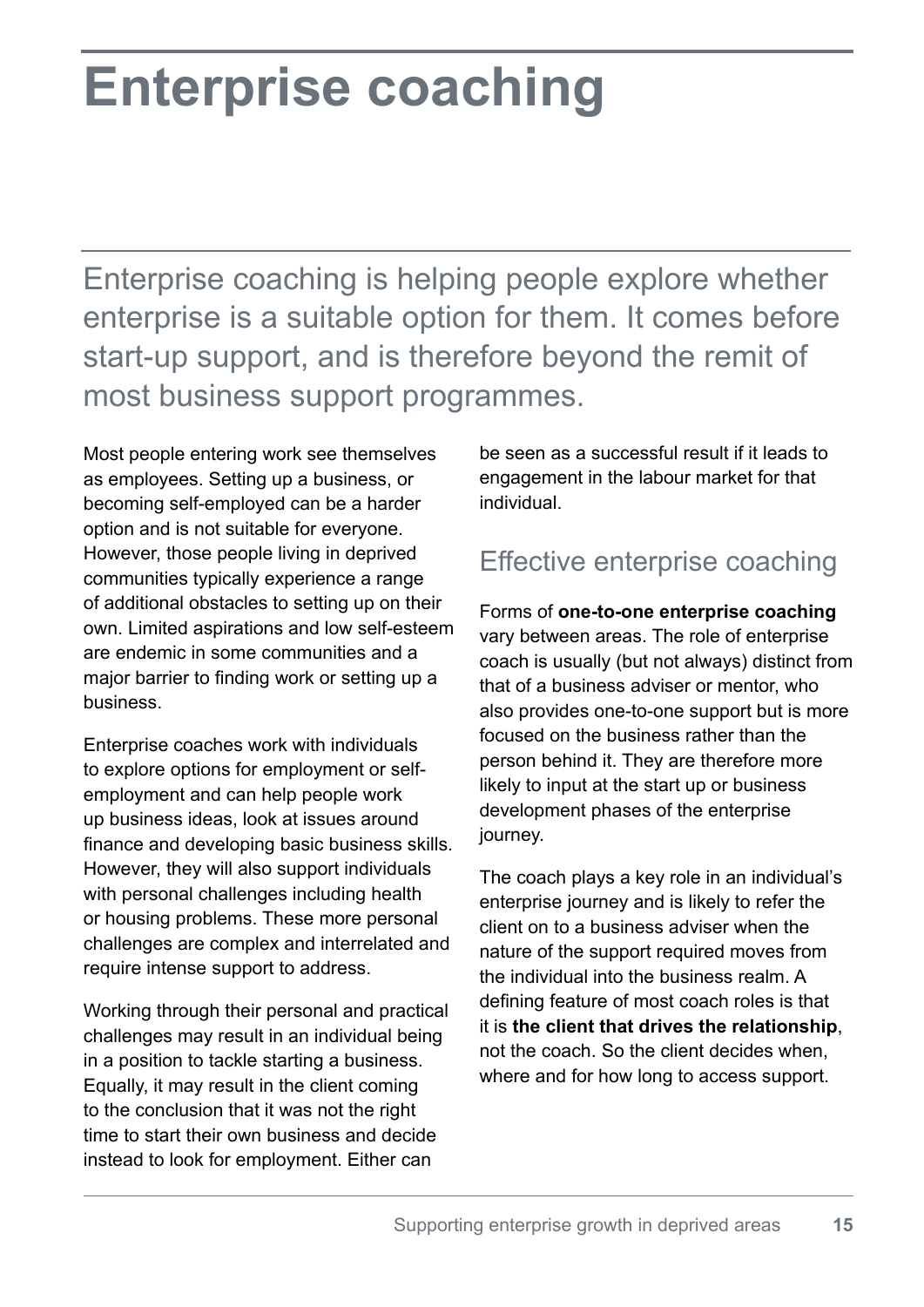Coaches provide a service akin to counselling that aims to develop **client confidence** and help them **address personal issues** which might prevent them from moving into employment – whether that is self employment or employment within an existing business.

Coaches will also help their clients **explore business ideas**, talk through what running a business will involve, consider what support is needed and signpost the right expertise. They also assist clients to make connections within their community, whether this is to other entrepreneurs, local businesses, or other organisations that can provide specialist advice.

A key feature of the enterprise coaching delivered through LEGI, is that it is **outreach in nature**. The emphasis is on taking the service into the heart of deprived communities. Some LEGI partnerships have facilitated this by delivering enterprise coaching from neighbourhood bases.

In Sheffield, coaches are based in four neighbourhood/community centres within deprived communities across the city. In addition, coaching is co-located with a range of other health and wellbeing and employment services, including NHS Stop Smoking, Debt Advisors, and Mental Health experts.

In Ashfield, Mansfield and Bolsover, mobile coaches are locally based but also travel to where clients feel the most comfortable, whether that be a pub, café or even their home.

In Doncaster, coaches are based in a local host organisation such as a registered provider/registered social landlord, with client meetings taking place in a range of local locations including cafes and shops.

Whilst all projects provide a face-to-face service where the emphasis is on **building trust and a strong relationship between client and coach**, there are variations in how coaches engage with clients through their journey towards self employment, business start up, or even employment. In Doncaster for example a panel of coaches/mentors is used to engage with clients. In Sheffield, a 'dip in dip out' approach is operated, whereby clients maintain a relationship with coaches as and when they need it.

In some areas group coaching has been trialled, but across the board the majority of meetings are one-to-one so that both personal and business issues can be discussed in confidence.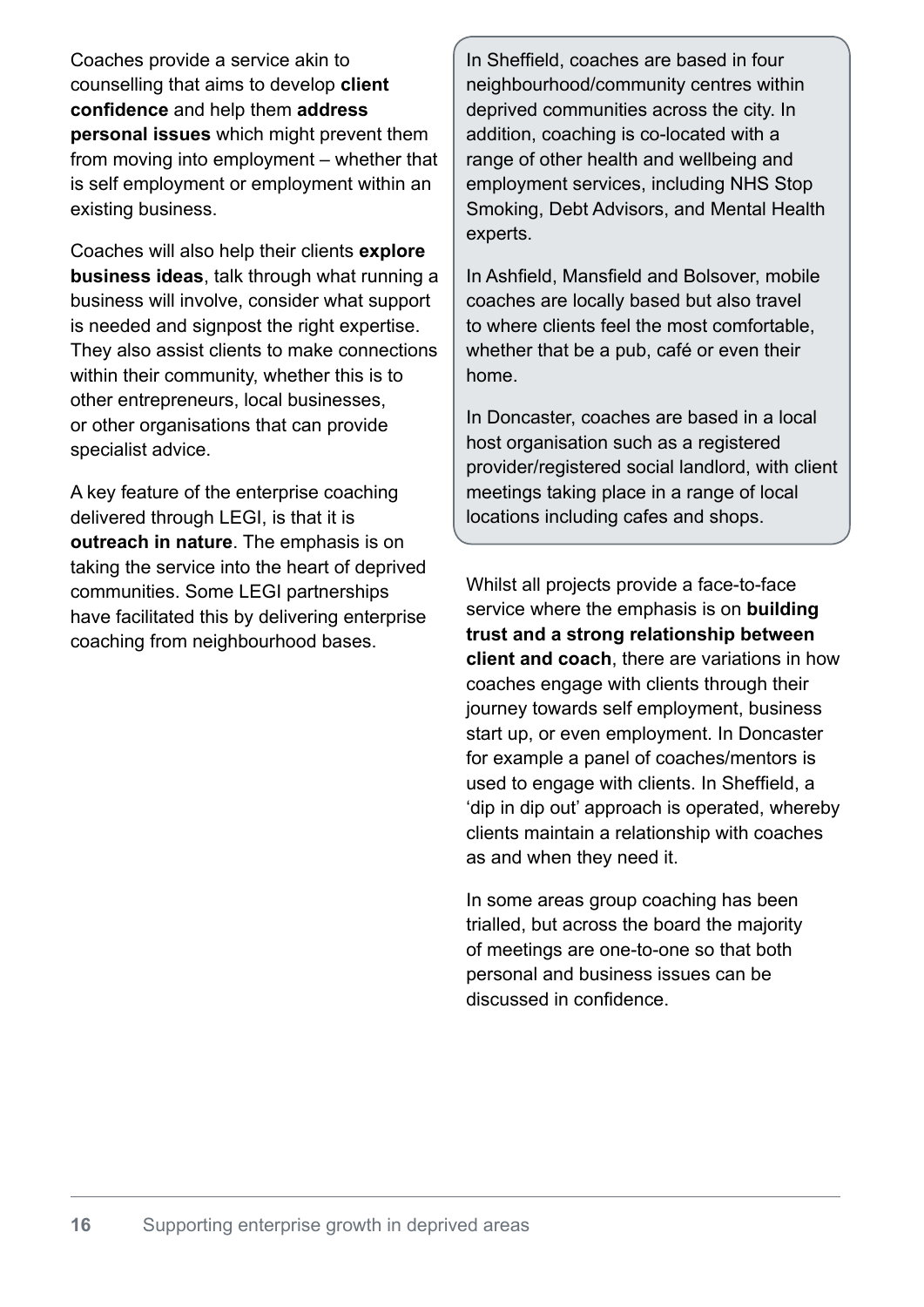Enterprise coaching initiatives **integrate with and relate to other forms of start-up support.** A key part of the role is co-ordinating relationships with sources of other information, advice and support. This can include colleges and other training providers such as The Princes Trust. It should also include local start-up support services, and provision such as incubation space. It may also link to other marketing or supply chain programmes such as promoting local procurement.

## Good practice pointers

- Local delivery ensuring easy access to support is key to promoting enterprise in deprived areas. This may be through **physically locating within target communities** - such as local offices, shops or a community centre or through using mobile advisors.
- Local integration **well developed local networks** are also important in supporting enterprise development. Coaches need to be embedded in local networks and have good knowledge of the support other organisations and bodies can provide, enabling them to signpost appropriately. Working through local networks can also help to build trust amongst communities and avoid enterprise support being seen as 'parachuting' into an area.
- **• Referrals** from other organisations can also be effective in identifying people who are genuinely interested in exploring self employment or starting their own business. Integration with other local service providers, such as Jobcentre Plus, GPs, community centres and others is also important for making support accessible to a wide range of individuals that may be hard to reach.
- Personalised and sustained engagement – that puts the client at the heart of the process is important. A '**whole person approach**' that addresses a range of issues and barriers to entering self employment is effective. Barriers such as financial survival, benefits dependency, skills, and housing issues need to be addressed before turning to consider an individual's business idea. A personalised approach enables the coach and client to explore an individual's motivations for wanting to start a business and consider whether this is the most appropriate option for them.
- This approach must include systems for effective **client management** – coaches and advisors need to be responsible for careful referral to other organisations to ensure that individuals do not slip through the net. Signposting alone is not enough - systematic follow up and monitoring processes with both partner organisations and the individual are needed.
- **• Face-to-face support** helps to build a trusting relationship between clients, coaches and advisors.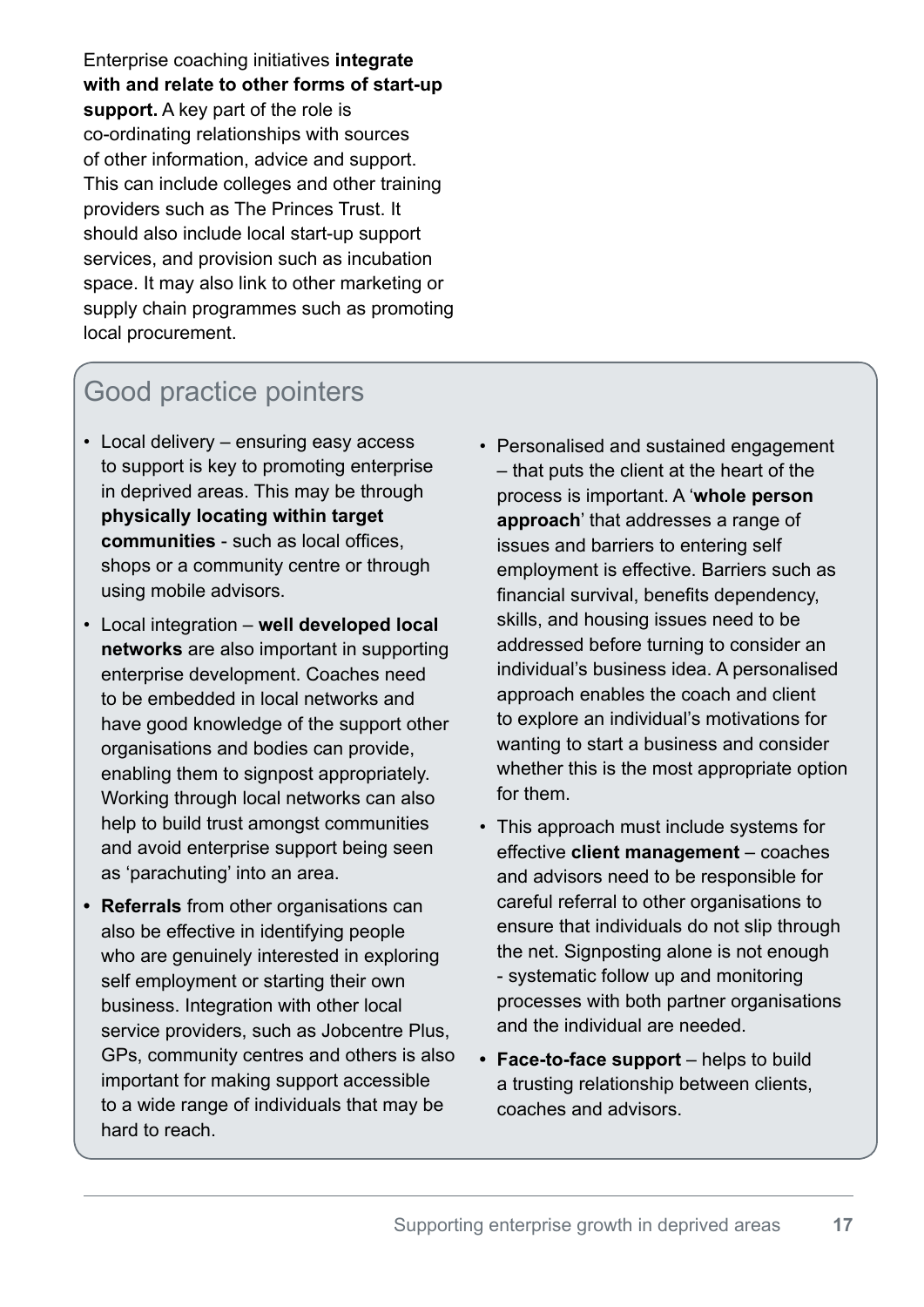# **Start-ups and small businesses**

Work to support business starts and survival in deprived areas under LEGI programmes has again been distinguished by the locally-based nature of the support on offer, the flexibility to meet individual circumstances, and the wider network of support available to be accessed by clients.

Businesses in deprived areas have relatively poor survival rates<sup>2</sup> so supporting existing businesses to survive and grow is a key issue for LEGI partnerships.

Turning an idea into a successful enterprise is a challenge for a number of reasons. These include the need for **knowledge and skills around business processes and financial planning**. Other challenges include a **lack of affordable business space** on flexible terms and **opportunities to test the market** for a new product or service.

The process is made even more complicated if the individual is in receipt of benefits and has to **manage the financial transition to self-employment.** 

During the recession, business survival and growth has been even more difficult for small businesses and LEGI partnerships have seen an increase in requests for support since 2008.

## Supporting business starts

#### **One-to-one business advisors and mentors**

Business advisors or mentors provide advice and guidance on starting, developing and growing businesses. They can assist clients with business plans, financial forecasts, tax and book keeping, marketing and sales.

Crucially, business advisors are networked in to a wide range of support services. They **sit at the centre of a web of support** and are able to refer their clients within the programme or to other service providers when needed. This could include referrals to workshops and courses, organisations providing finance, opportunities for test trading, local landlords or council property departments.

Business advisors tend to have experience in setting up and running their own businesses, and therefore have credibility with clients. In some cases they continue to run their own businesses in tandem with their role as business advisor.

Survival Rates of VAT-Registered Enterprises 1995-2004, Department for Business (2007) 2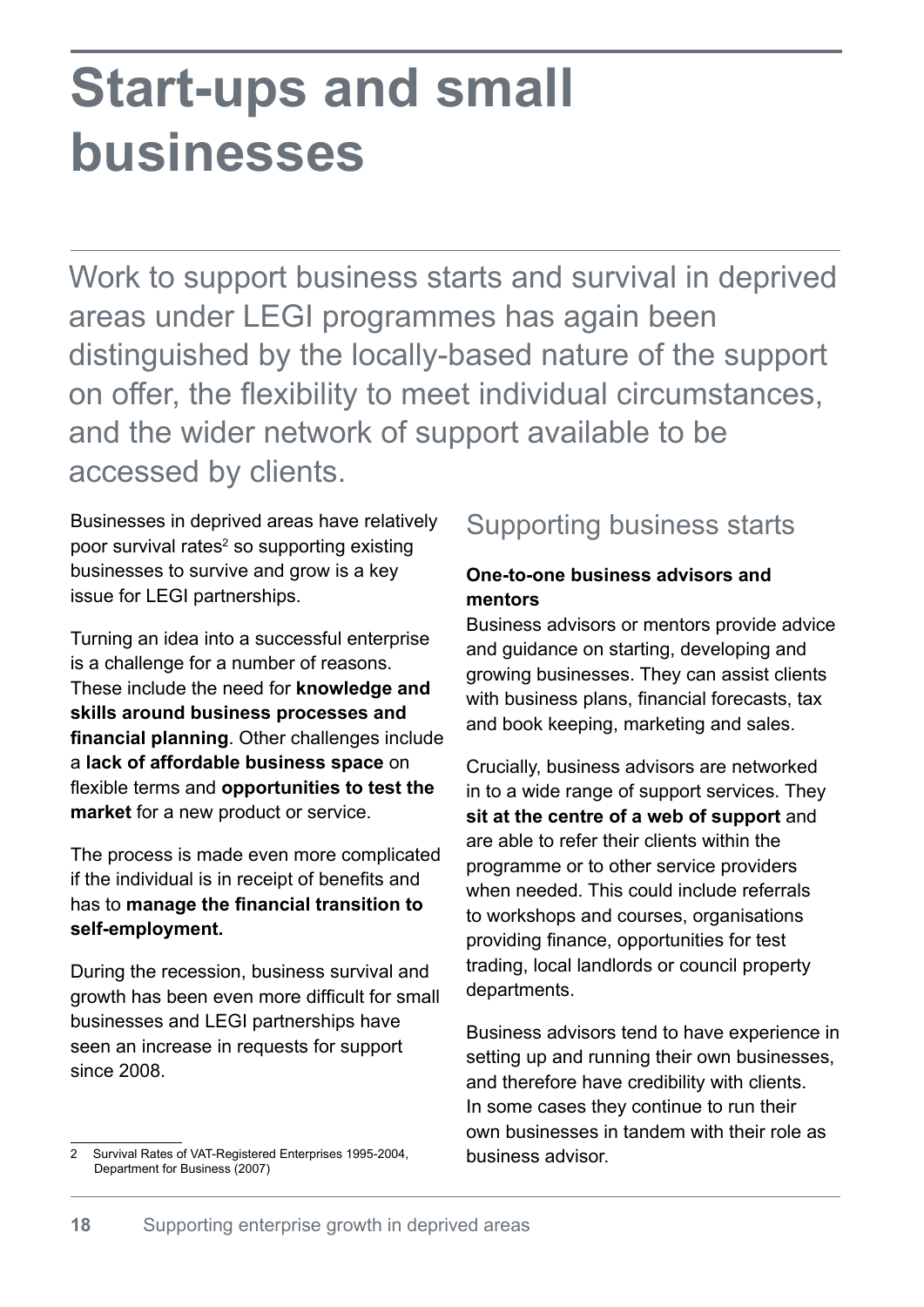### The difference between enterprise coaches and business advisors

The line of responsibility dividing enterprise coaches and business advisors and mentors is, in most programmes, somewhat fluid. The roles further differ between different LEGI partnerships.

In most instances the enterprise coach is the first point of contact for a new client. They help them decide whether self-employment is right for them, and then support them to develop the skills and confidence that they need to be successful. They don't give business advice.

Business advisors support clients once they have decided on a business and are about to or have already started trading. They do give advice and are directive. In most cases they do not provide clients with on-going, long term support but tend to respond to needs or issues as and when they arise.

This does vary from partnership to partnership. In some areas advisors offer support both to start ups and existing businesses, whereas in others, they are focused only on existing businesses. For instance the growth potential of the startup might dictate whether a client needed resources beyond what an enterprise coach could deliver.

In Sheffield business advisors and enterprise coaches work in separate teams but may be helping the same client in parallel. However in Doncaster there is a formal handover between the enterprise and business coach when a business goes live. In other areas the coaches are able to perform both roles, exercising their judgement on the type of support the person needs at that time.

As with the coaches **outreach is central to the advisors' approach**. Advisors tend to meet clients where they are most comfortable – in community centres, cafes, enterprise centres or even in their homes.

Business to business advice has also been a big part of the support available for small businesses under LEGI programmes. This might be through **formal mentoring programmes**, matching individuals to each other where their skills might be complementary, where they both share a common issue or where one needs specific help from someone with experience in that field. The help might be given around public speaking, accounting or stock management.

**Networking sessions** for new businesses are very popular. This is because they give new businesses the opportunity to develop supply chain networks, and share their experiences and concerns about running their own business in a safe environment.

In Doncaster the D100 programme puts clients in touch with mentors who have all developed and run their own successful businesses to help clients work through any business issues at a conveniently arranged times and dates.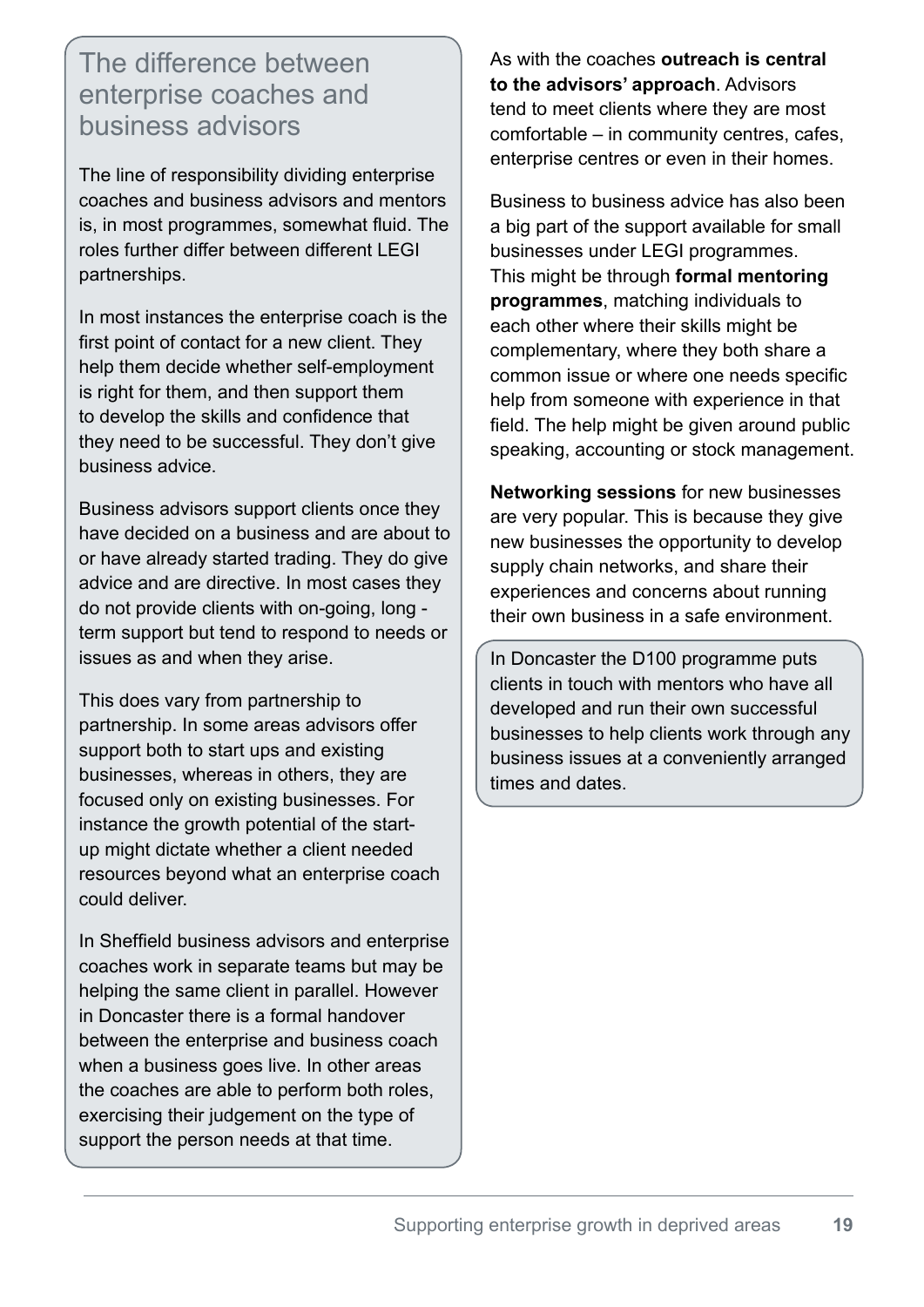## Workshops and courses

Start-up support often includes workshops and courses designed to provide practical skills and training in business planning, set up and development. Coaches and advisors play a key role in encouraging clients to participate in courses and workshops, with some clients requiring a significant amount of support before they are ready to engage in training activities.

Group sessions are an efficient way of delivering core training, and provide an opportunity for individuals to meet others in their position, test out ideas and share experiences.

In Bradford for example, the Kickstart programme offers a range of training courses, including bookkeeping, customer care skills, successful tendering and visual retailing displays.

## Premises for doing business

#### **Business incubation**

Providing business incubation units can be costly both in initial capital investment and in revenue funding to support their operation. The range of business premises on offer across the LEGI partnerships therefore varies widely. Some have a number of locations where flexible work space can be leased by the month, week, day or even by the hour. It may include specialist equipment such as sewing machines or printing equipment, or standard office apparatus including computers, photocopiers, phones and fax machines. Others offer free workspace for fledgling businesses for a set period.

Common to most is that users of the facilities are able to access free business advice

and support (as well as, in many cases, administrative support) from people located on site.

They also have the benefit of networks formed with other small businesses using the same space.

#### **Leasing property**

In some cases partnerships have worked with council property teams to identify empty properties which can be let on favourable terms until the business is more established.

In Croydon the property brokerage team worked with local landlords to encourage them to open up empty units in a prominent retail location and offer them to new entrepreneurs at competitive rents. Beyond Expectations, a one-stop wedding service which formerly operated from its creator's home is one of the businesses which moved in. Its owner had been looking for a commercial property in Croydon for some time but hadn't been able to find anything appropriate that was affordable. The new shopfront premises have meant plenty of passing trade and a significant increase in customer numbers and turnover as a result. And of course the landlord is pleased not to have a property standing vacant.

## Good practice pointers

- Where incubator business space is provided this should include a range of services and be complemented by targeted business support for the occupants.
- Careful assessment of the costs and potential revenue streams of incubation units is vital. Experienced property managers may need to be involved to ensure that their use and effectiveness is maximised.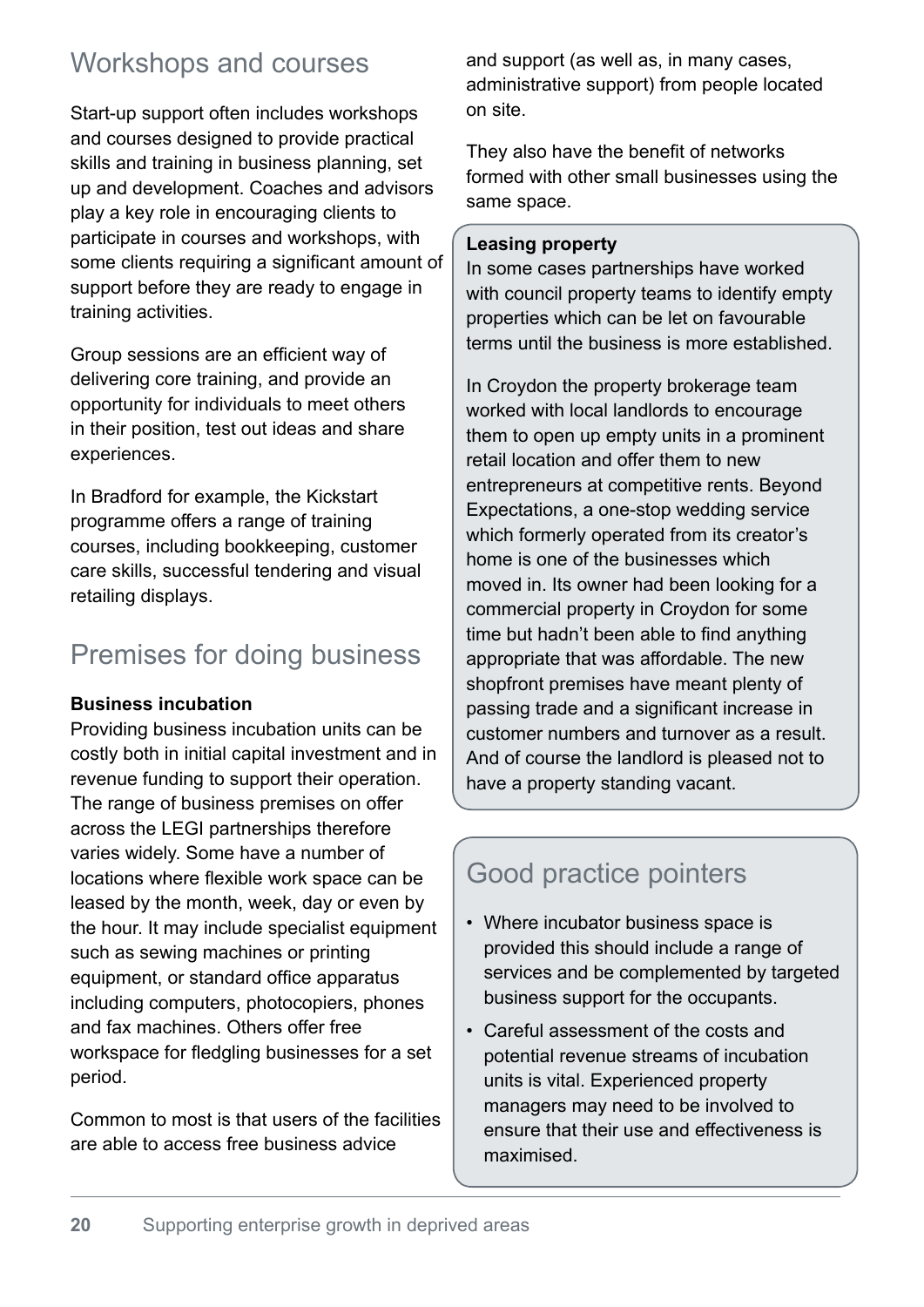# Test trading

Test trading is important for allowing wouldbe entrepreneurs to try out their ideas. Successful test trading can provide the impetus to begin trading and in some cases encourage people to move from the informal/ grey economy. Several LEGI programmes have developed innovative test trading initiatives. In Sheffield, test trading events are run in the city centre, where enterprise coaching clients can run stalls to test sales or offer services.

In Leeds, 'How Bizaar' is a market stall that gives individuals the opportunity to sell their new products for 12 weeks, rent free. New and existing businesses can use the facility which encourages people to take the step towards starting their own business. In Ashfield, Mansfield and Bolsover, the 'Really Useful' Show was held in June 2010 and provided the opportunity for over 100 businesses supported through the enterprise coaching and business advice services to showcase their products and undertake market research.

# Financial support

Good financial management is key to business success. In many cases personal finance and that of a business can be closely entwined. On top of this, individuals in receipt of benefits also often have difficulties **managing the financial transition to self employment**; particularly in the early days when income flows can be erratic. Entrepreneurs from deprived areas are unlikely to have a financial cushion to see them through these uncertain times, and are understandably reluctant to move from the security of benefits to the insecurity of early self employment even if they have a sound business plan.

Supporting clients through this is a crucial job for the enterprise coach and advisors, and through the wider support programme.

#### **Finance as a barrier to enterprise**

Starting a business often requires some up front costs and sufficient funds to get through the first few years when equipment or stock may need to be purchased and a customer base is yet to be established.

People that live in deprived communities are more likely to be financially excluded. They may be subsisting with no spare income to invest in starting a business. Many residents in deprived areas live in private or social rented accommodation and do not have the collateral to secure bank loans. Opportunities for informal borrowing, from friends or family, may also be limited as people in deprived communities generally have less personal wealth. A lack of existing relationships with banks and a limited history of banking can also adversely affect individual's credit ratings. If individuals are unable to meet the lending criteria for mainstream bank loans, this can be a significant barrier to business start up.

Whilst access to finance can be a significant barrier to enterprise, it is not always the key issue to be overcome. Some clients are averse to taking out loans. Credit unions and informal groups may be easier to access and provide lower cost finance in some cases.

It is not just start-ups that can be hindered by limited access to finance. In Barking and Dagenham for example, a 2009 business survey<sup>3</sup> found that four in ten existing businesses surveyed were constrained in their development by lack of access to mainstream finance.

<sup>3</sup> The London Borough of Barking and Dagenham, Borough Business Survey 2009, Step Ahead Research Ltd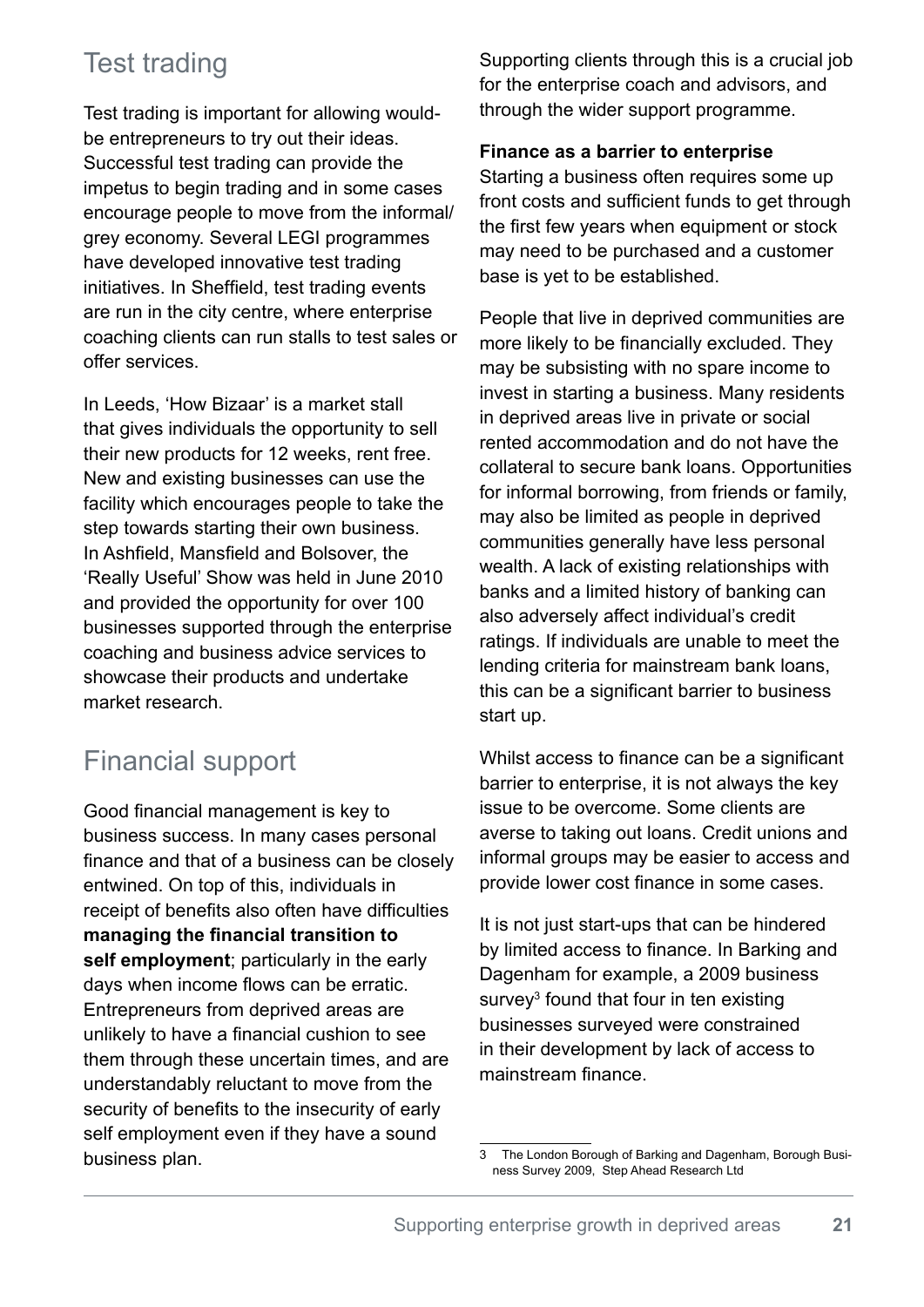In some areas, the recession has raised new challenges for existing businesses, with increased demands for finance to support cash flow problems. In Bradford for example, the access to finance project has expanded and shifted from supporting start-ups to existing businesses as bank lending became difficult to access.

## New Enterprise Allowance

On 5 October 2010 the Secretary of State announced that the government will give extra help to unemployed people who want to start their own business through the New Enterprise Allowance. Initially the allowance will be available in those areas which face the greatest unemployment challenge.

The allowance will be available to Jobseeker Allowance (JSA) customers who have been claiming JSA for more than six months.

Customers will get access to a business mentor who will provide guidance and support as they develop their business idea and through the early stages of trading. Once a customer can demonstrate they have a viable business proposition they will be able to claim financial support which will consist of a weekly allowance payable at the same level as their JSA payments for three months, and then at half that rate for a further three months. And if they need startup capital, they may also be able access to a loan up to £1,000 to help with their start-up costs.

The total package of support could be worth around £2,000 to each unemployed person who wants to start their own business.

The government intends to phase in elements of the allowance from January 2011, before rolling out the full offer from April 2011.

### Different approaches to financial support

A number of approaches to financial support are taken across the LEGI programme. Most include projects that promote direct financial support for businesses and residents in their areas. Support includes grants and loans of ranging sizes to support start-ups and help develop or sustain existing businesses.

LEGI programmes have on the whole sub-contracted access to finance **projects to a range of partners** to deliver. Partners include credit unions, community development finance institutions (CDFIs), small business centres, and other projects such as the Business Enterprise Fund which operates across Bradford and Leeds.

Enshrined in the overall LEGI approach is the **delivery of services at a local level**, and this also applies to the delivery of access to finance projects. Services are often provided from neighbourhood or high street bases, and finance advisors can add value by being tapped into local networks with banks and other finance and business support providers/organisations.

The Rother and Hastings Community Banking Partnership is partly funded through LEGI and other public and private sources including Department for Work and Pensions and the Barclays Social Inclusion Unit. Through a one stop shop the project offers saving facilities, affordable loans, and finance and debt advice to those interested in starting a business.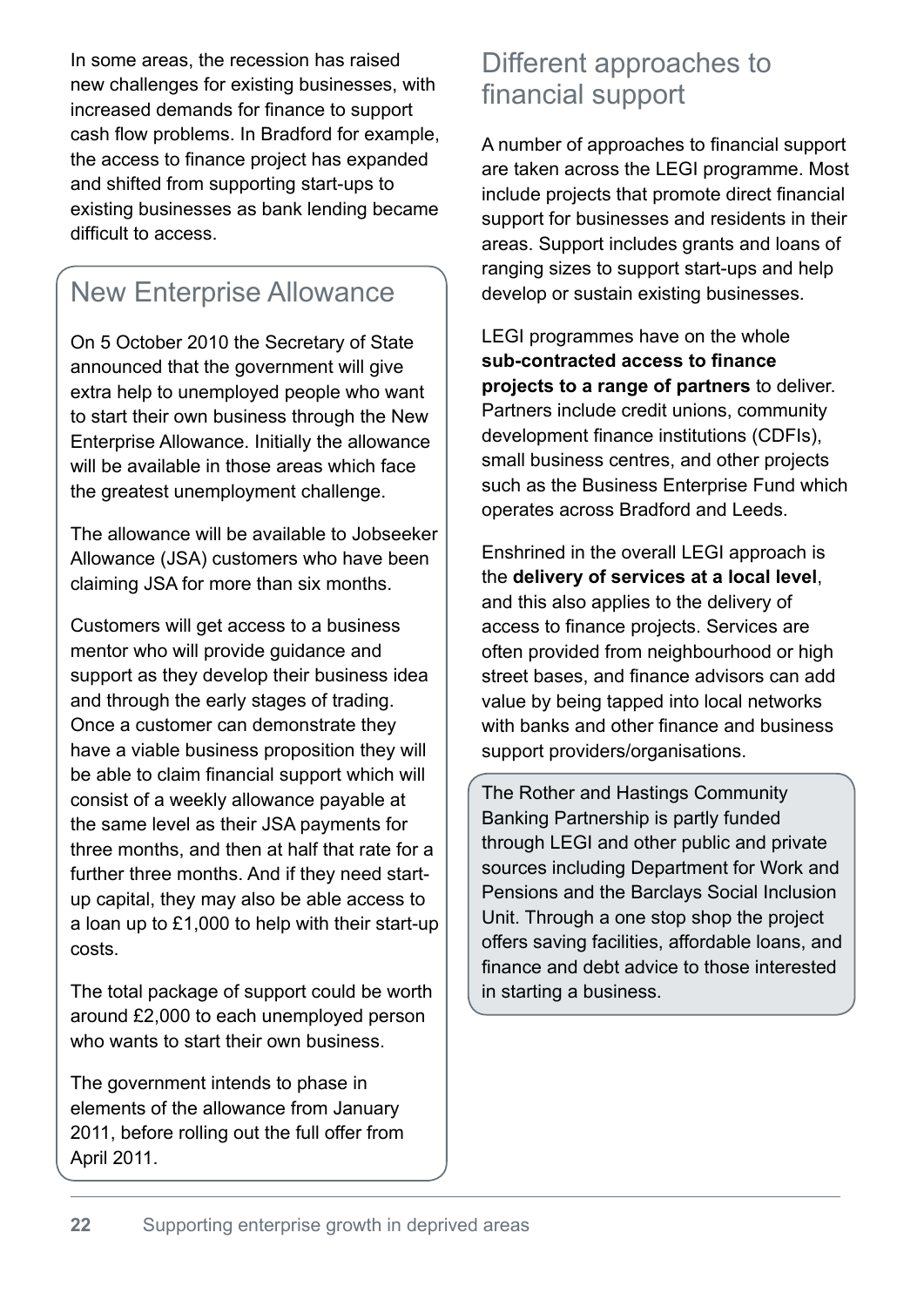## **Grants**

Grants are less commonly provided as part of enterprise programmes. It is argued by some partnerships that awarding grants are more likely to lead to unsustainable business start-ups, whilst loans will only generate interest from those with a realistic business plan. However, grants can provide a cushion for those coming off benefits. For example, the Barking and Dagenham LEGI programme initially offered grants of between £1,000 and £3,000 to individuals in receipt of incapacity benefit.

### Loans

In Leeds the access to finance project offers two loan products to help individuals unable to access mainstream bank loans to support business start up. Affordable loans up to £5,000 (with no minimum) and loans of more than £5,000 are provided. The project is run through the Leeds City Credit Union and the Business Enterprise Fund.

The Barking and Dagenham access to finance services are operated from one stop shops from which a number of other services are also on offer. It is delivered by the borough's Small Business Centre, part of the East London Small Business Centre. There are two strands to the Barking and Dagenham access to finance project. One provides support for start-ups and the other for existing businesses. A staged lending process is operated for businesses post start-up, with capital loans beginning in small amounts which, if repaid satisfactorily, can be increased to a maximum of £10,000. The average loan amount paid out through the project is £8,000.

The loan products provided through LEGI are not 'cheap loans', they offer the same interest rates as mainstream banks, with emphasis on ensuring that deprived communities can access these products through appropriate lending criteria and accompanying business support.

# Support for beneficiaries

A key feature of the LEGI access to finance projects across the country is that **clients are required to take up coaching, business mentoring or other business advice as a condition of a loan or grant**. In Doncaster for example, the LEGI programme includes a 'finance friend' project which provides accessible finance to target beneficiaries receiving other forms of support from the initiative. The project is delivered by a partner agency (A4e) and support is aimed at clients without existing financial backing and/ or access to finance. Finance friends act as advocates for clients but also play a 'critical friend' role asking challenging questions, addressing weaknesses and building on strengths. Other programmes insist that clients participate in enterprise coaching in order to access loans or grants. Support continues until loans are repaid, and in some areas free support continues beyond this.

One of two approaches is generally taken to supporting beneficiaries over the early start up phase when income can be erratic. Loans can be accessed to see them through this phase, or an arrangement can be struck through Jobcentre Plus whereby benefits continue in parallel with self-employment for a set period.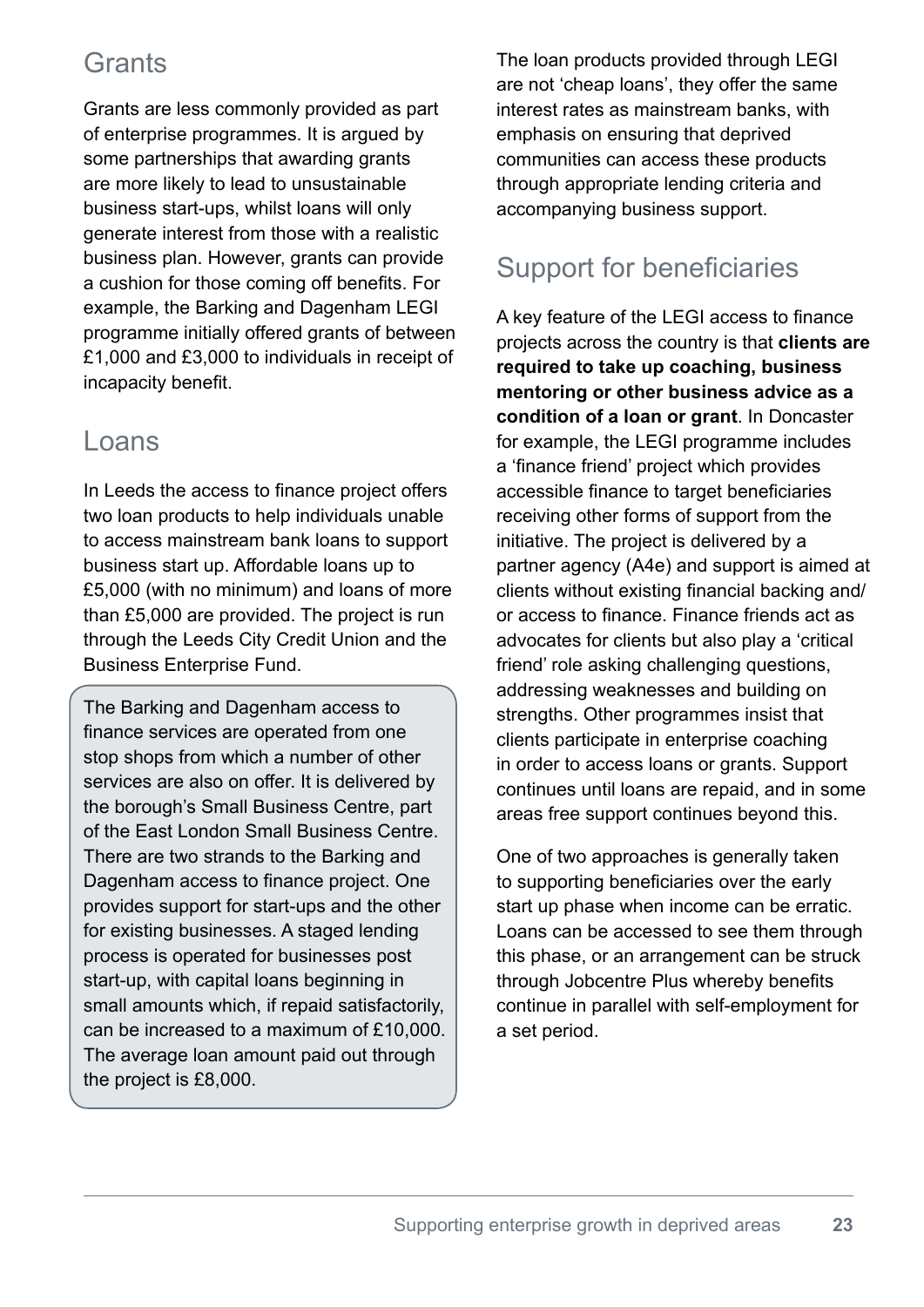## Good practice pointers

- Take a holistic approach that brings together a range of services to support business start-up (access to finance, premises, skills etc).
- The most successful business start-ups are those that have engaged with a wide range of services.
- Support that gives clients access to a range of skills and expertise – as businesses develop they will encounter a range of problems and issues that are broader in range than those thinking of starting a business.
- Personalised support where the client knows that after their intensive support comes to an end that they can still access a range of services that they might find useful.
- Effective referral knowing who in the team and other organisations have the skills required to help others.

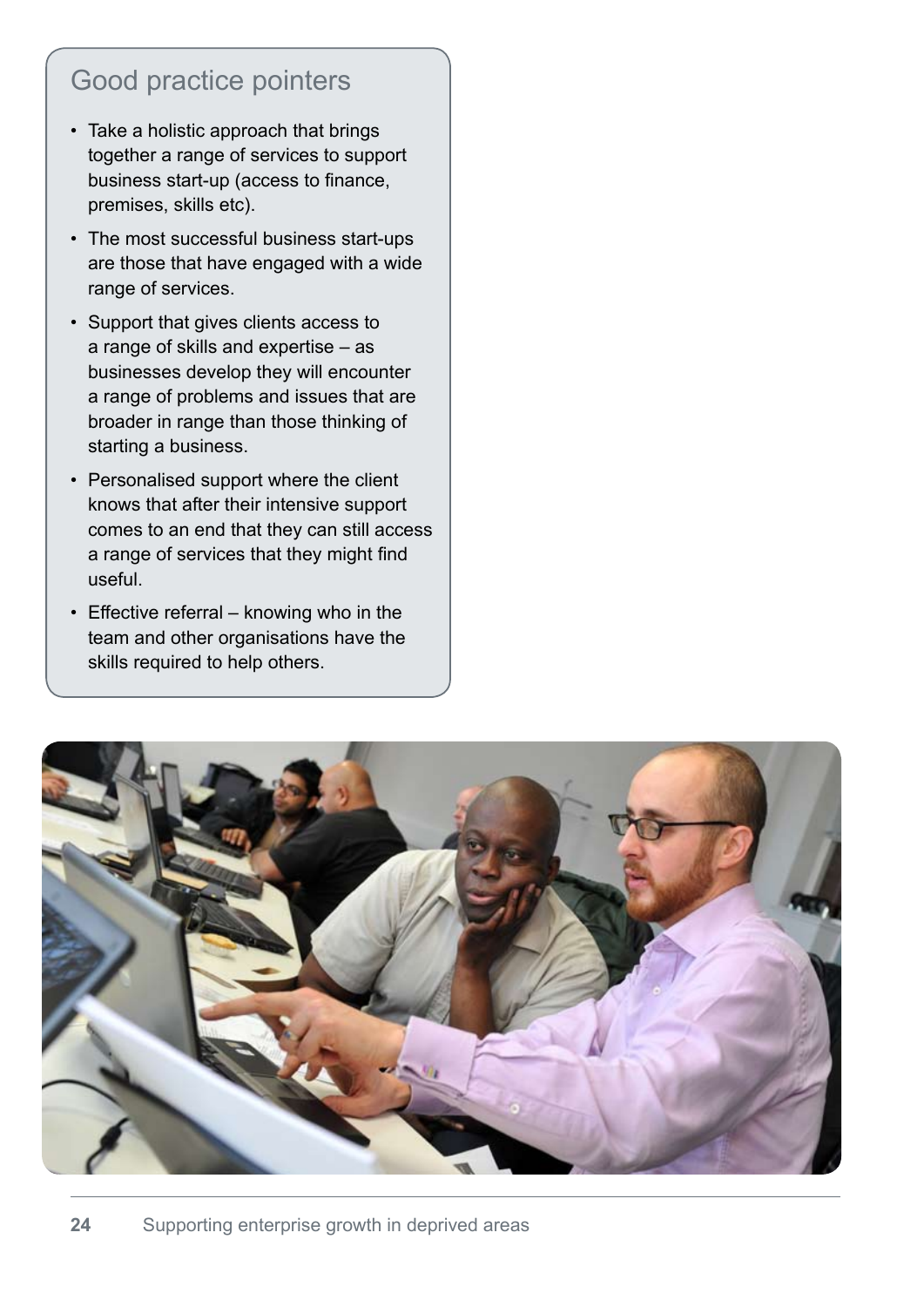# **Appendix A**

## Background to the Local Enterprise Growth Initiative

Announced in 2005 the Local Enterprise Growth Initiative (LEGI) was developed as a joint programme between Communities and Local Government, HM Treasury and the Department for Business Information and Skills. It aimed to hand local institutions the freedom to decide on the best way to stimulate enterprise in their most deprived areas and invest in their chosen approach with a greater level of flexibility than under previous programmes.

The amount of funding allocated varied widely depending on the bid submitted, with some areas receiving as little as £3.8million while others were allocated more than £22million. A number of areas have supplemented the programme using other funds including European Regional Development and Working Neighbourhoods Fund.

All 20 programmes have now been underway for at least three years, and have used a variety of methods to:

- • increase **total entrepreneurial activity**  among the population in deprived local areas
- • support **sustainable growth** and **reduce the failure rate** of locally owned business in deprived areas

**• attract appropriate investment** and franchising into deprived areas, making use of local labour resources.

LEGI partnerships have focused the majority of their resources on supporting residents into self employment and increasing successful business starts. While the franchising route appeared to be a promising area for exploration by partnerships, most found it to be an expensive option for most individuals wanting to pursue enterprise.

Most partnerships have used existing neighbourhood structures and networks to tap into deprived communities and support them from within. Programmes are characterised by their holistic approach, aiming to support individuals throughout their enterprise journey.

The range of interventions has included, but is not limited to the following:

- increasing enterprise awareness and outreach
- working with schools to increase aspirations among young people
- one-to-one coaching, business mentoring and advice
- courses and workshops for new and existing small businesses
- financial support
- incubators and affordable workspace
- test trading initiatives
- benefit advice and support.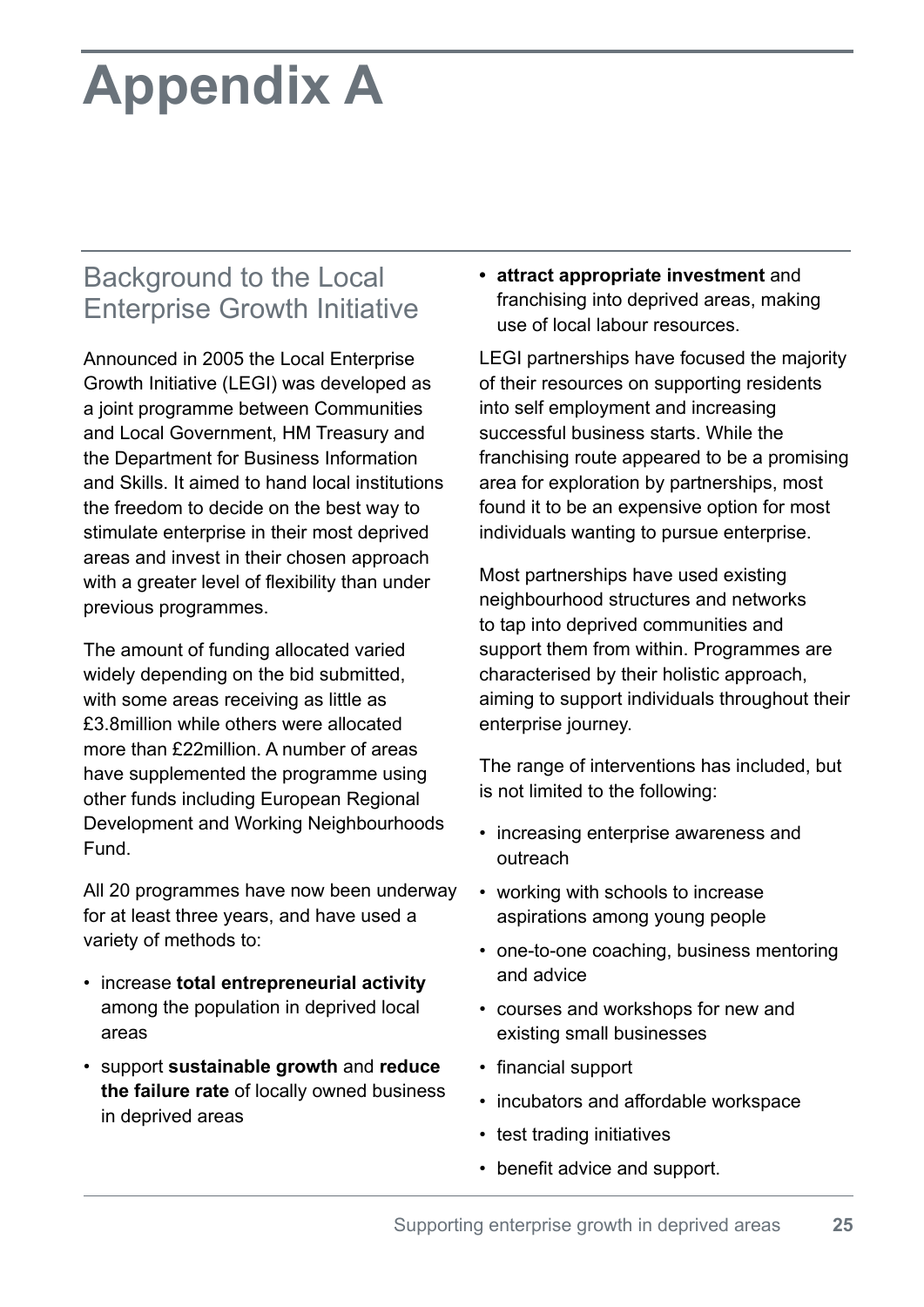Many of these interventions are common to business support programmes operating across the country. The essence of the LEGI approach is that they are tailored to the needs of the area, integrated with neighbourhood and community programmes, and personalised to support individuals throughout their enterprise journey, with an emphasis on coaching prior to business starts. Other elements of the programme tend to be provided with additional support to increase sustainability and reduce risk for the individuals concerned.